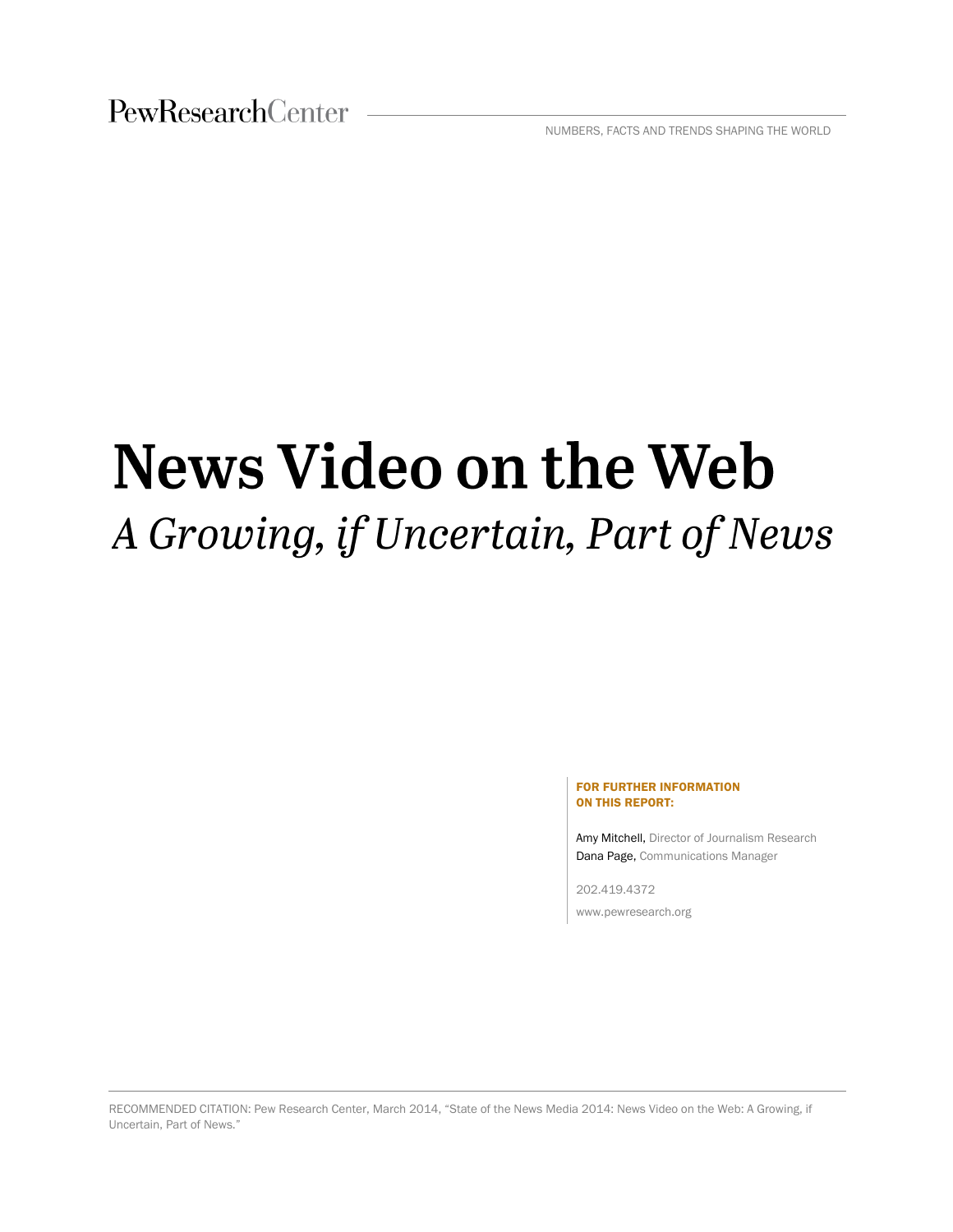# About This Report

This report is a component of the State of the News Media 2014, the eleventh edition of the annual report by the Pew Research Center examining the landscape of American journalism. This year's study includes special reports about the revenue picture for news, the growth in digital reporting, the role of acquisitions and content sharing in local news and how digital video affects the news landscape. In addition, it provides the latest data on audience, economic, news investment and ownership trends for key sectors of news media. The full study is available online and includes a database with news industry trend data and a slideshow about how news functions on social media. This report is a collaborative effort based on the input and analysis of the following individuals. Find related reports about trends in journalism at pewresearch.org/journalism.

Amy Mitchell, *Director of Journalism Research* Jesse Holcomb, *Senior Researcher* Kenneth Olmstead, *Research Associate* Jeffrey Gottfried, *Research Associate* Nancy Vogt, *Researcher*

# About Pew Research Center

Pew Research Center is a nonpartisan fact tank that informs the public about the issues, attitudes and trends shaping America and the world. It does not take policy positions. It conducts public opinion polling, demographic research, media content analysis and other empirical social science research. The center studies U.S. politics and policy views; media and journalism; internet and technology; religion and public life; Hispanic trends; global attitudes and U.S. social and demographic trends. All of the center's reports are available at [www.pewresearch.org.](http://www.pewresearch.org/) Pew Research Center is a subsidiary of The Pew Charitable Trusts.

Alan Murray, *President* Michael Dimock, *Vice President, Research*  Elizabeth Mueller Gross, *Vice President* Paul Taylor, *Executive Vice President, Special Projects* Andrew Kohut, *Founding Director*

© Pew Research Center 2014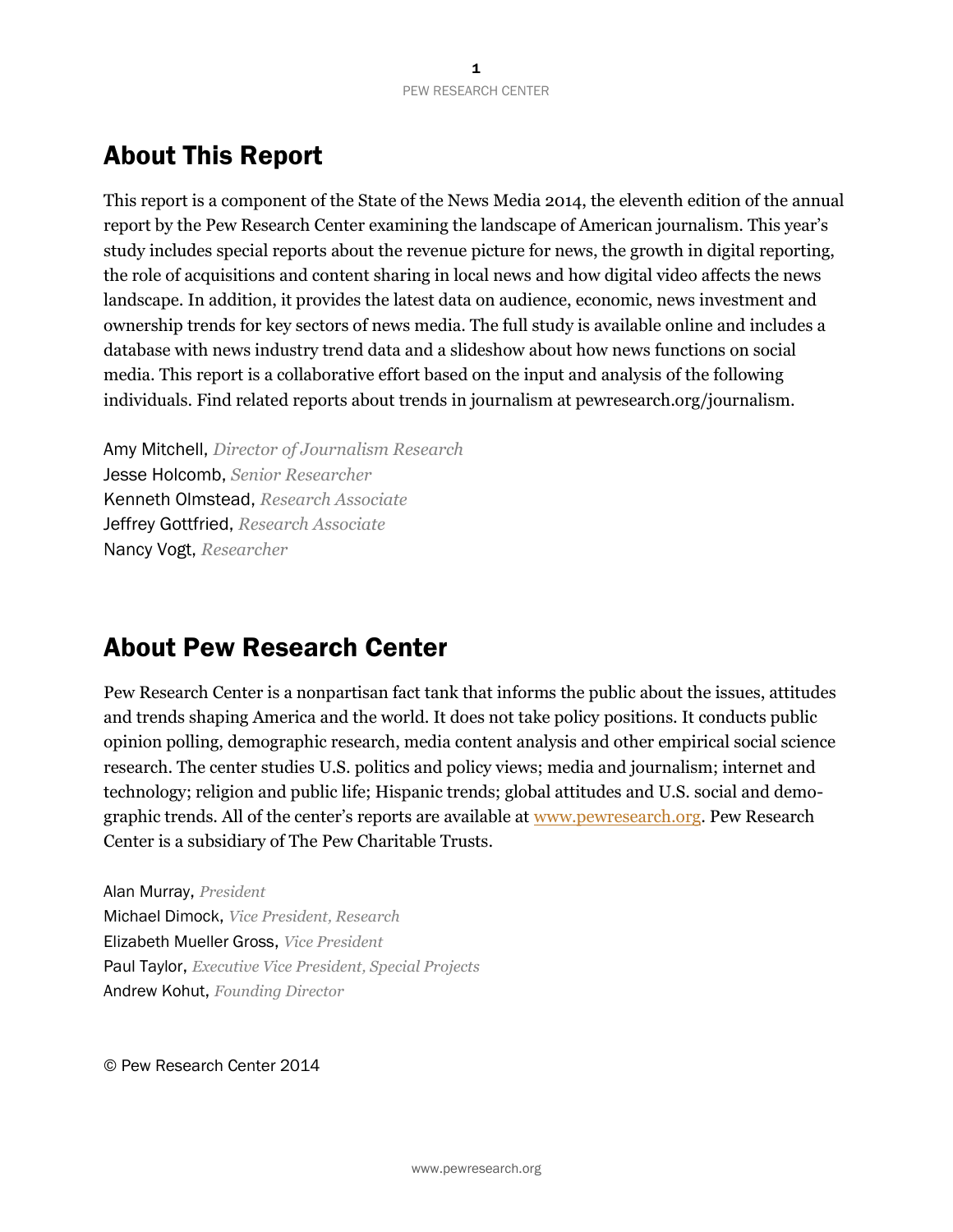# News Video on the Web: A Growing, if Uncertain, Part of News

Momentum around digital news video picked up in 2013.

More than six in ten U.S. adults now watch videos online – and roughly half of those, 36% of all U.S. adults, watch news videos, according to new Pew Research Center survey data. This is roughly the same percentage of Americans who now get news from Facebook or watch cable news channels regularly.<sup>12</sup>

And, while no firms break out digital video advertising revenue specifically for news, the category of digital advertising as a whole is up sharply, growing 44% from 2012 to 2013, to an estimated \$4.15 billion, according to eMarketer.

Technological improvements lowering the barrier to entry, both for the audience and those in the news business, have spurred a wave of new entrants into the digital news video space. With 36% of U.S. adults recording videos on their cellphones, citizens are playing a valuable role in the news process, sharing videos of eyewitness moments around news events small and large. And both digital news



## Percentage of Americans Who Watch News Video Online

outlets like Vice Media as well as legacy outlets like NBC took steps to develop approaches to digital video content in 2013.

But a closer look suggests that digital news video does not necessarily have a clear or simple path to becoming a major form of news in the future. Producing high-quality video – or even streaming it live – can be costly, and the payoff is not clear. Video advertising, while on the rise, amounts to just 10% of all digital ad revenue and just 2% of total ad revenue. Large distributors of video content like YouTube already account for a large portion of video watching on the web, and a hefty share of the revenue. And for traditional legacy providers – local TV stations and national networks – most of their audience and revenue are still in the legacy platforms, which may reduce these companies' desire to invest in digital video in a big way. Non-digital news revenue on local and national broadcasts, as well as cable, now amounts to \$15 billion a year.

<sup>&</sup>lt;sup>1</sup> Pew Research Center. "[The Role of News on Facebook](http://www.journalism.org/2013/10/24/the-role-of-news-on-facebook/)." Oct. 24, 2013.

<sup>&</sup>lt;sup>2</sup> Pew Research Center. ["In Changing News Landscape, Even Television is Vulnerable."](http://www.people-press.org/2012/09/27/in-changing-news-landscape-even-television-is-vulnerable/) Sept 27, 2012.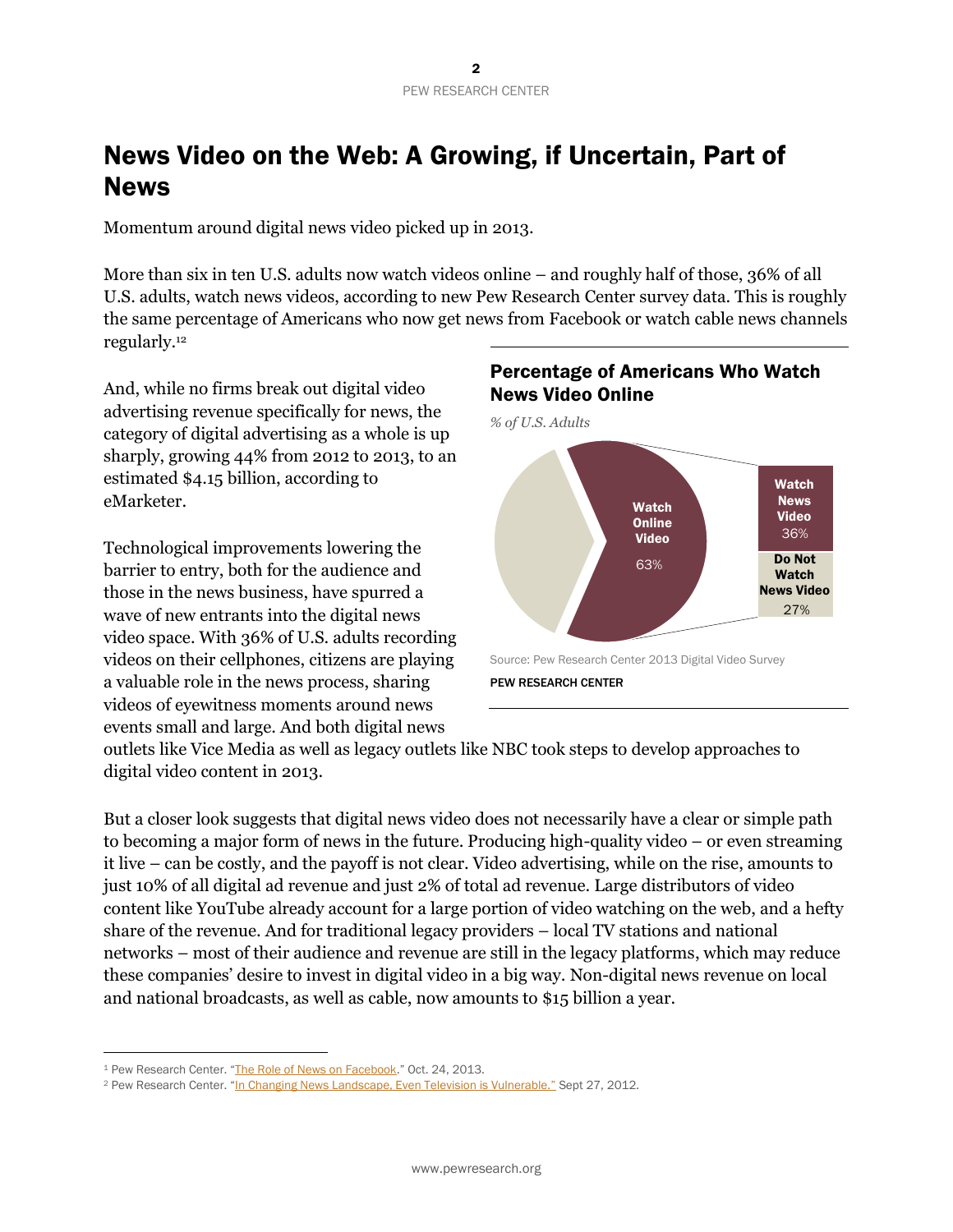On the consumer side, while television viewing has been th[e most popular form of news](http://www.people-press.org/2012/09/27/in-changing-news-landscape-even-television-is-vulnerable/) consumption for decades, it is still not clear how much that will translate to high levels of videobased news online. The growth rate has slowed considerably since 2007 (the year after YouTube was purchased by Google and the year the iPhone was released). From 2007 to 2009 the percentage of adults watching online news video increased 27%, but the next four years (2009 to 2013) saw just 9% growth. It is true that mobile devices are accounting for a larger share of video viewing, which could bring another spike in growth, but at the moment that increase remains only a hypothetical.

This report examines the state of digital video – from the audience, to the revenue, to developments in content creation from both citizens and news organizations. It includes original survey data and a new audit of 32 local television news sites, as well as aggregation and analysis of a host of outside data.

Over all, it finds that online video is clearly becoming a part of the news media landscape. News is a part of what people watch online, and, more than ever, the public is a part of creating this news. But online video is also very much still in development, and the revenue opportunities, while they exist, are complicated. Some who have moved most powerfully into this space are digital natives, not tethered to legacy platforms that still account for a good portion of their audience and revenue.

Among the other findings:

- **The young are the heaviest consumers of online videos and are also strong consumers of digital news videos.** Nine in ten 18-to-29-year-olds watch online videos, and almost half, 48%, watch online news videos. That is equal to the 49% of 30-to-49-yearolds who watch online news video and outpaces the 27% of 50-to-64-year-olds and 11% of those 65 and older who do the same.
- **User-generated video content can play a critical role around breaking news, although a fairly small segment of Americans produce and share those videos.**  Pew Research Center survey data finds that 12% of social media users have posted their own videos of news events on social networking sites. <sup>3</sup> Further, 11% of online news consumers have submitted their own content (including videos, photos, articles or opinion pieces) to news organizations or blogs. Factoring in those who are not online news consumers or social media users, this translates to 7% of U.S. adults posting their own news videos to social media and 7% submitting content to news sites.

<sup>&</sup>lt;sup>3</sup> In the survey, this question was asked of social networking site users who also got news online.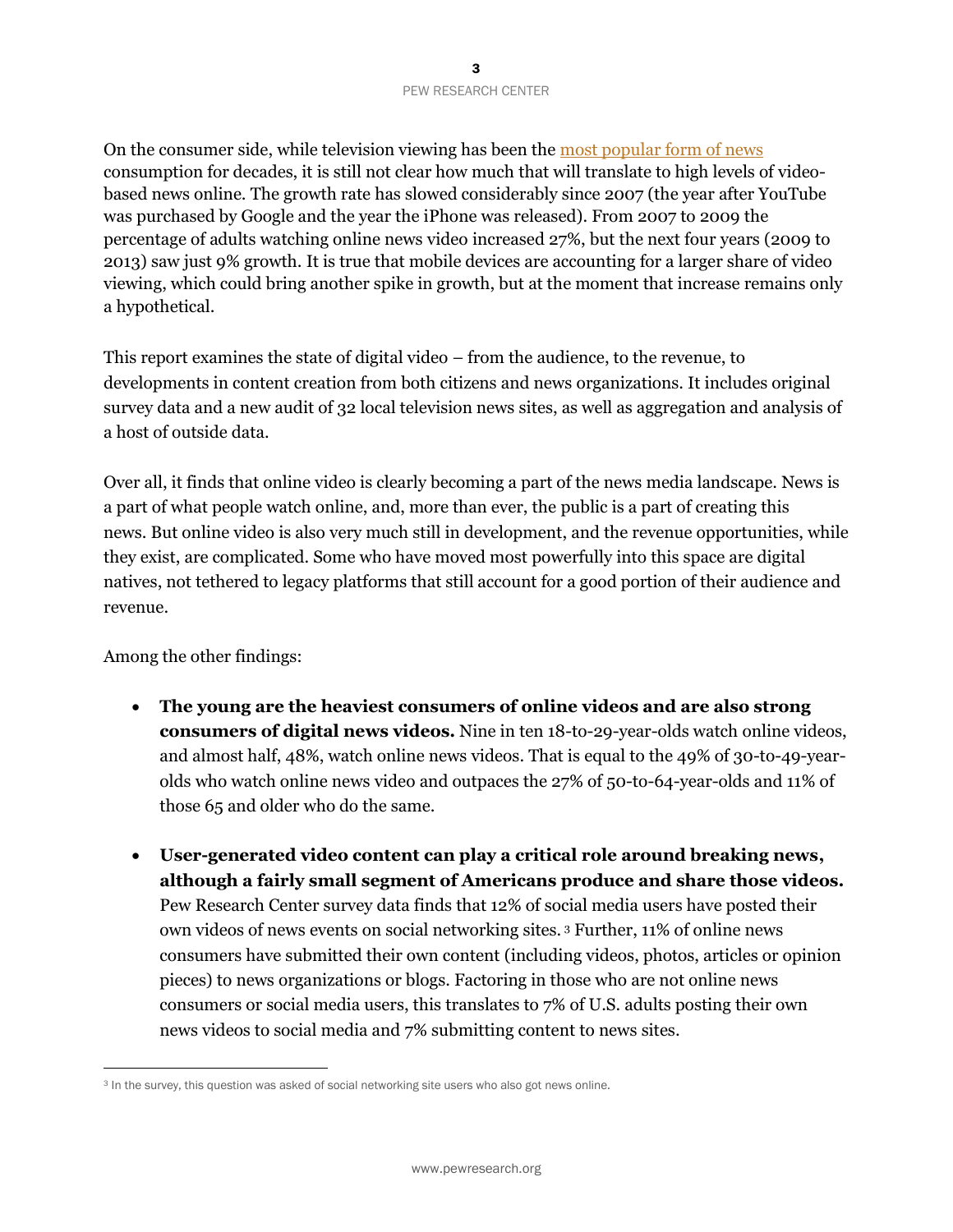- **For now, the digital video market is small – about \$4 billion, a tiny fraction of the broader digital ad market.** And of that \$4 billion, Google – through YouTube – accounts for nearly a quarter. And Facebook, which quickly jumped to the top in display ad revenue, just entered the digital video market in early 2014. That leaves a narrow space for news publishers to compete with other digital video services, such as Hulu and ESPN.
- **The last year saw some major investments in digital news production.** Vice Media's launch of a digital news channel in early 2014, NBC's acquisition of Stringwire in 2013 and HuffPost Live's overseas expansion point in the same direction: News organizations are becoming more aggressive about video on the internet (though there have been stumbles along the way).
- **Local TV news outlets are moving into digital video, but at varying rates.** A Pew Research audit of 32 local TV news websites finds that all but four offer video on their homepages, but the amounts range from 92% of all homepage stories to just 6%. Roughly half, 14 of the 32, offer live streaming of their broadcast programs. In addition, 24 of the 32 have mobile apps with video watching capabilities in both the Android and Apple stores, and 18 have YouTube channels, though, again, the activity level there varied greatly.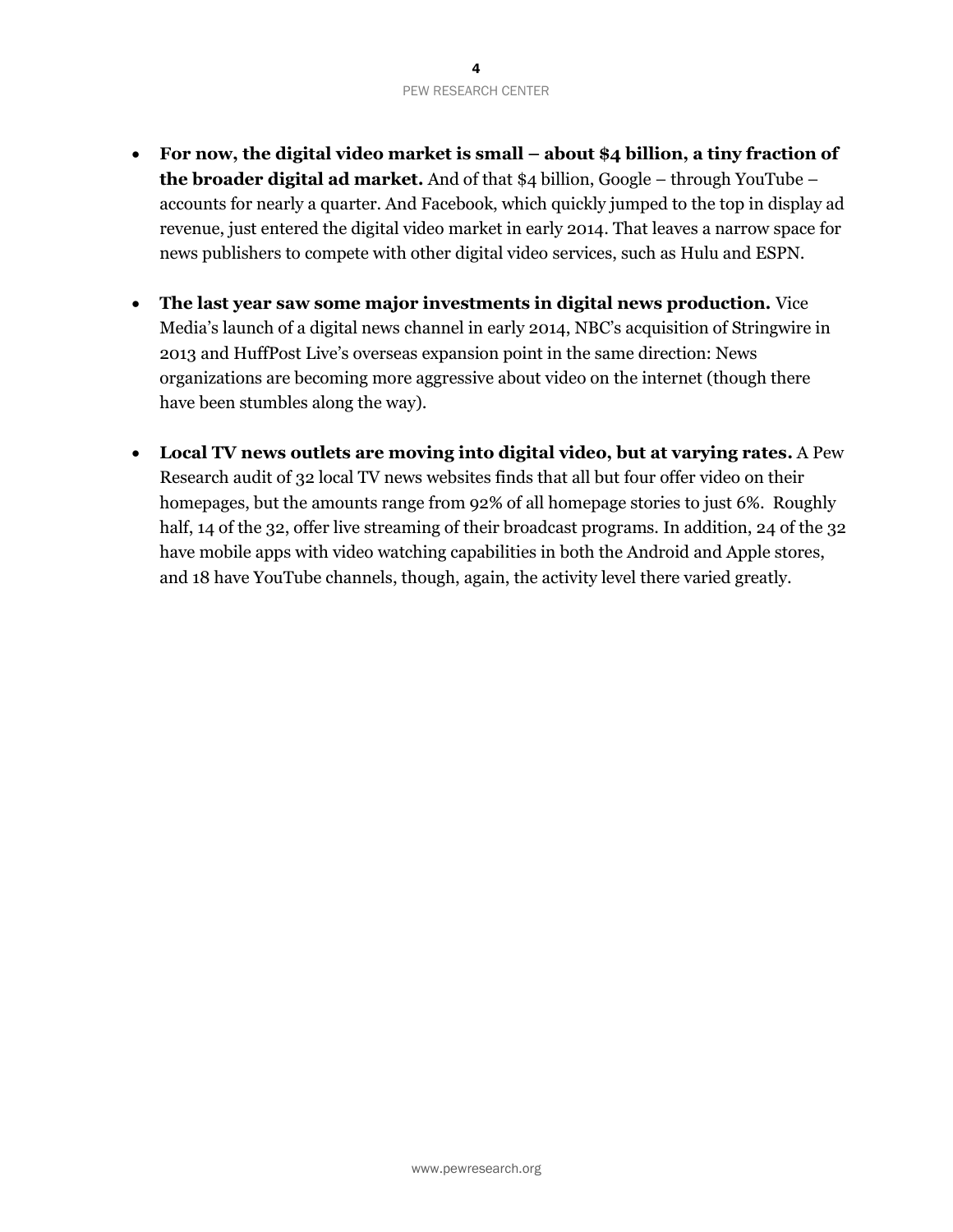# The Audience for Digital News Videos

About six in ten U.S. adults (63%) watch online video, and over half of those – 36% in all – watch news videos online, according to a new analysis of Pew Research Center survey data. This is up from 40% of U.S. adults who watched or downloaded some kind of online video in 2007, and 26% who watched news videos online.<sup>4</sup>

To put those video watching numbers in context, it is worth remembering that YouTube wasn't founded until 2005 and was purchased by Google in 2006. The first iPhone was released in 2007, and inhome broadband penetration that year was just 47%.

Most of this growth, though, occurred between 2007 and 2009. Since then, the rise in online video watching – and news video watching in particular – has slowed considerably. Looking ahead, some analysts expect the [continued growth in](http://tech.fortune.cnn.com/2013/02/20/mobile-will-growth-is-about-to-be-staggering/)  [mobile](http://tech.fortune.cnn.com/2013/02/20/mobile-will-growth-is-about-to-be-staggering/) to spur another round of online video consumption. Indeed, in this survey, while we did not ask which device they watched videos on, smartphone owners were more than twice as likely to watch online videos and online news videos as non-smartphone owners.

 $\overline{a}$ 

#### Americans Watching Digital News Video

*% of U.S. Adults*

 $\blacksquare$  Watched Online Video  $\blacksquare$  Watched News Video



Source: Pew Research Center Surveys 2007, 2009, 2013.

Note: In 2007, survey respondents were not asked the more direct question of whether they watch online videos as they were in the 2009 and 2013 surveys. Respondents were asked, though, the various categories of videos that they watch online, including "other." The 2007 number above reflects the percentage of respondents who said yes to any of the 10 categories.

<sup>4</sup> In 2007, survey respondents were not directly asked whether they watched online videos as they were in the 2009 and 2013 surveys. Respondents were asked about the various categories of videos that they watch online. The 40% figure reflects the percentage of respondents in 2007 who answered that they watched at least one of the 11 categories of videos, including an "other" category.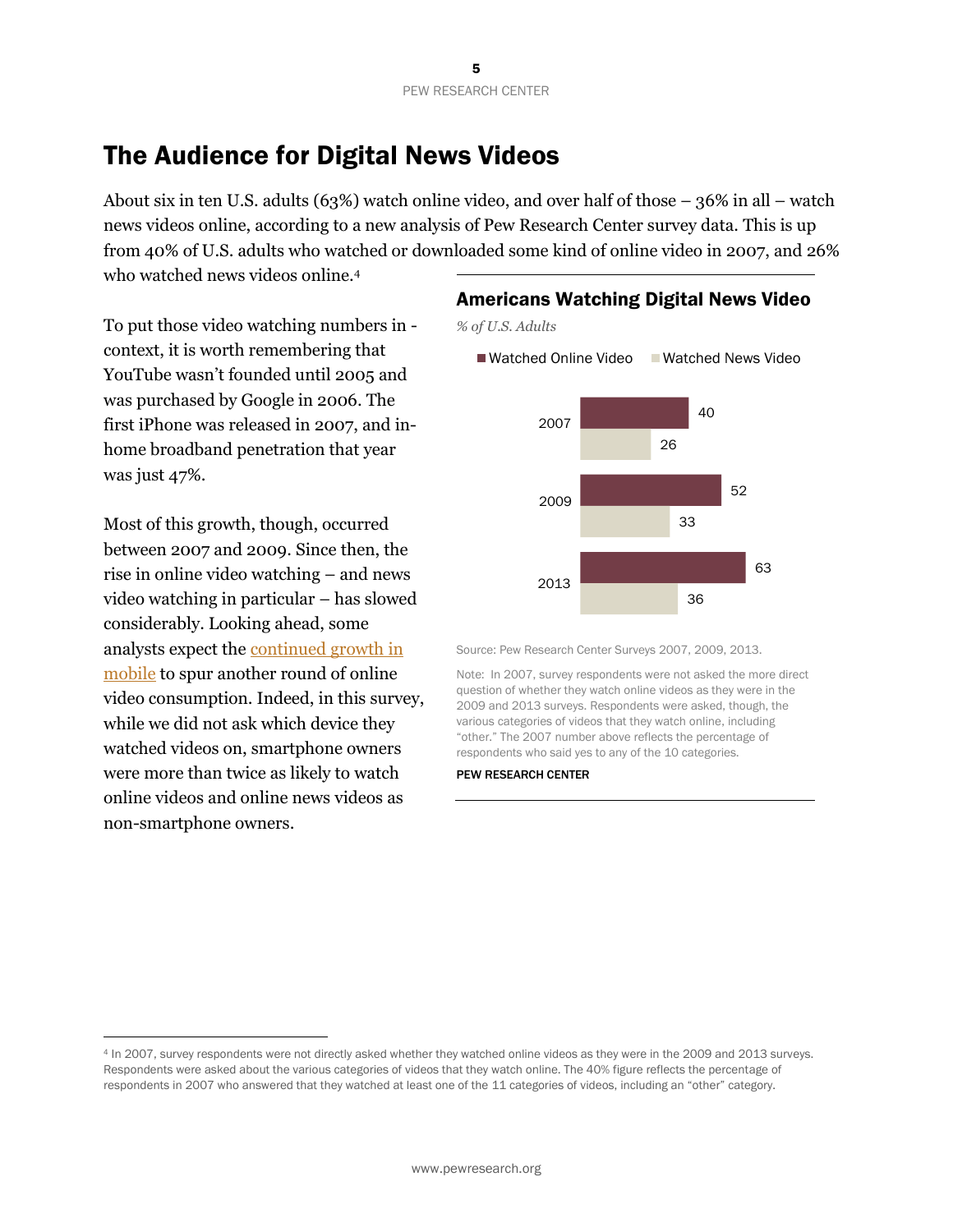Fully 88% of smartphone owners watch online videos, compared with 35% of those who do not have a smartphone. And more than half (53%) of smartphone owners watch news videos, compared with 18% of those who do not own a smartphone. Again, the survey did not ask which device respondents watched the videos on, so it does not indicate that this is necessarily smartphone news video watching. Other data, though, speak to growth in overall mobile video watching. Business Insider's research division found that the mobile market's share of online video traffic grew from 4% in January 2012 to 15% in September 2013.<sup>5</sup>

#### Smartphone Ownership and Video Watching

*% U.S. Adults*

|                             | Watch<br>Online<br>Video | <b>Watch Online</b><br><b>News Video</b> |
|-----------------------------|--------------------------|------------------------------------------|
| Have a<br>Smartphone        | 88%                      | 53%                                      |
| Do not Have a<br>Smartphone | 35%                      | 18%                                      |

Source: Pew Research Center Digital Video Survey

PEW RESEARCH CENTER

<sup>&</sup>lt;sup>5</sup> Danova, Tony. "Mobile Video Content: This is What [People Like to Watch on Their Tablets and Smartphones.](http://www.businessinsider.com/mobile-video-report-2013-12)" Business Insider Intelligence Report. Dec 11, 2013.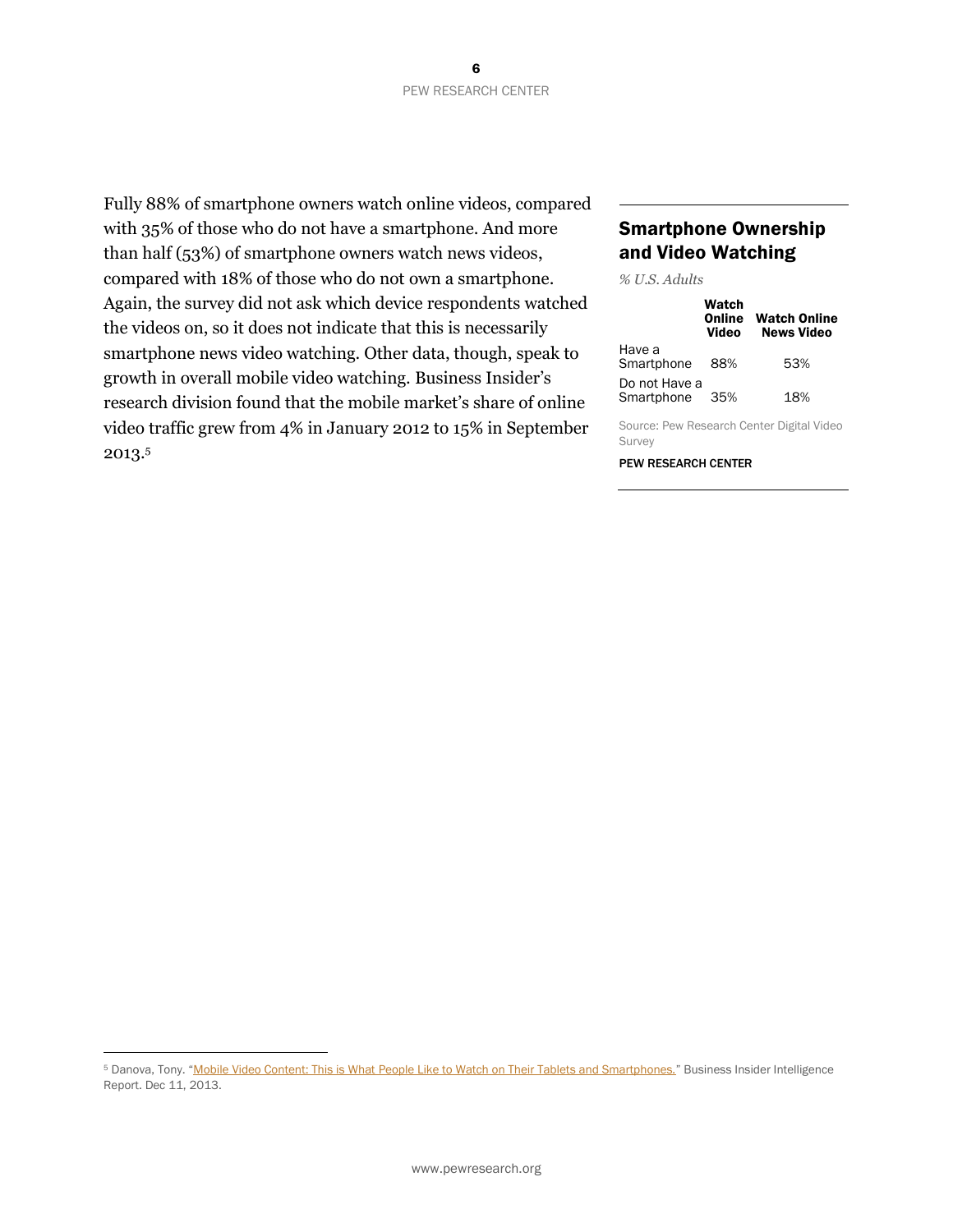As is often the case with areas of new technology, younger generations are more likely than older ones to watch videos online. Nine in ten 18-to-29-year-olds (90%) watch online videos, compared with 80% of 30-to-49-year-olds, 49% of 50—to-64-year-olds and just 20% of those 65 or older.

What's more surprising, perhaps, is the degree to which news is in the mix of what they watch. Fully, 48% of all 18-to-29-year-olds in the U.S. watch news videos online, roughly equal to the 49% of 30-to-49-year-olds who watch news videos online and substantially more than those 50 and older.

## Young, Educated, Affluent Most Likely to Watch Online News Video



#### PEW RESEARCH CENTER

*% U.S. Adults*

This speaks to the idea that there could be opportunities in the digital realm for young people to get news at similar rates as their older cohorts – something that has not been the case in most [legacy news platforms](http://www.people-press.org/2012/09/27/section-1-watching-reading-and-listening-to-the-news-3/) like newspapers and television.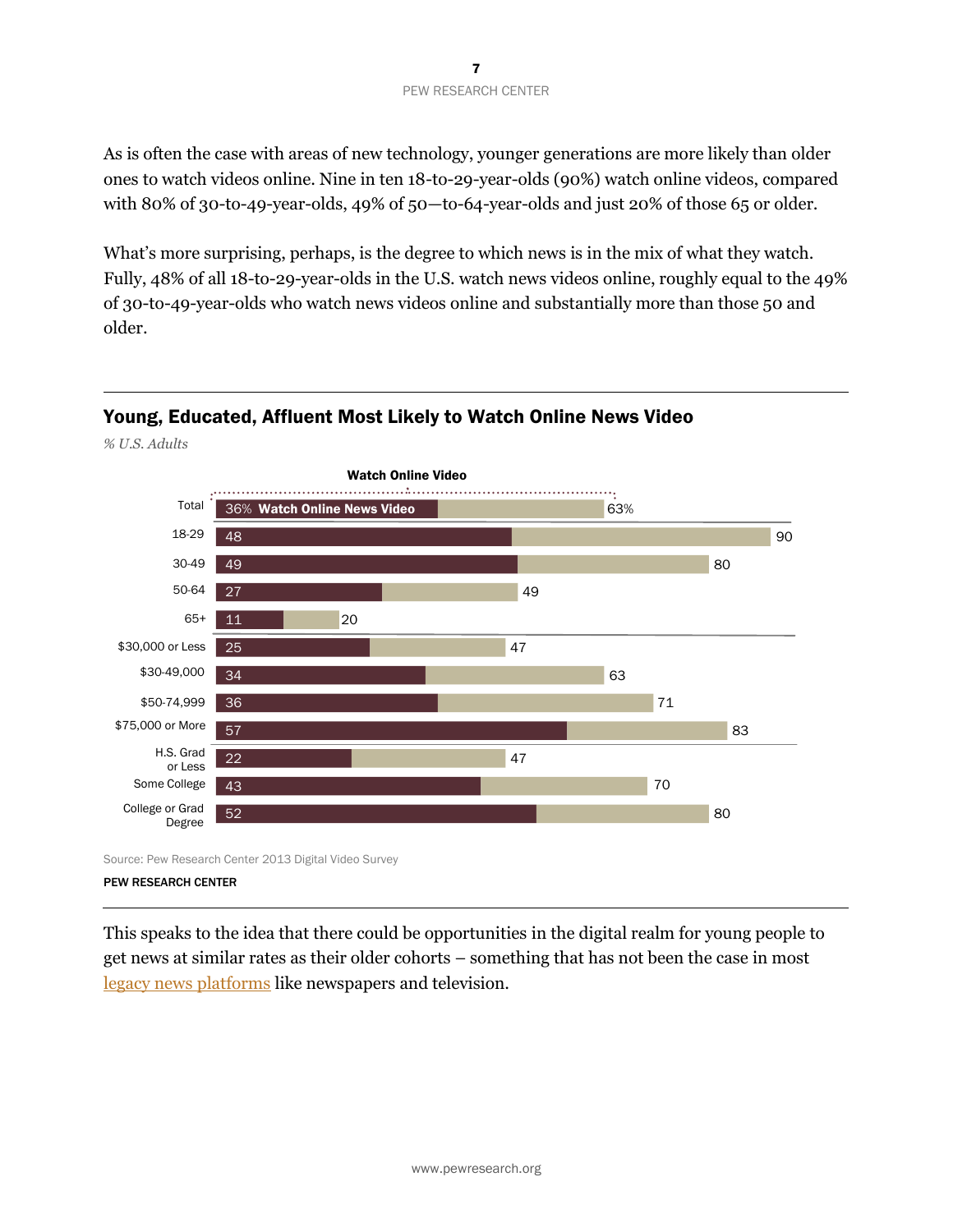Those under 30 also watch a wide range of other kinds of online video. Comedy, music and how-to

videos are most popular online, reaching 70% or more of this population each. But, news outpaces sports videos (38%) and politics (32%).

Two other demographics that stand out in online news video consumption more closely mirro[r broader news habits:](http://www.people-press.org/2012/09/27/section-4-demographics-and-political-views-of-news-audiences/) education and income. 6 More highly educated Americans are more likely to watch news video. About half of Americans with a college degree or higher watched news video online; this compares with 43% of those who have completed some college and only 22% of those with a high school degree or less.

More than half (57%) of Americans at the higher end of the income spectrum (more than \$75,000 a year in household income) watch

| <b>News Ranks in the Middle of Online</b> |
|-------------------------------------------|
| <b>Video Watching</b>                     |

*% of U.S. Adults*

|                                  | Total |       |       |       |       |
|----------------------------------|-------|-------|-------|-------|-------|
| Video Type                       | U.S.  | 18-29 | 30-49 | 50-64 | $65+$ |
| Comedy or<br>Humorous            | 47%   | 74%   | 60    | 31    | 10    |
| Music                            | 40    | 73    | 53    | 19    | 8     |
| How-To                           | 46    | 70    | 57    | 34    | 11    |
| Fducational                      | 41    | 63    | 51    | 30    | 11    |
| <b>News</b>                      | 36    | 48    | 49    | 27    | 11    |
| Animation or<br>Cartoons         | 23    | 42    | 30    | 10    | 5     |
| Sports                           | 22    | 38    | 30    | 13    | 4     |
| Political                        | 22    | 32    | 28    | 17    | 5     |
| Commercials or<br>Advertisements | 12    | 20    | 14    | 12    |       |

Source: Pew Research Center 2013 Digital Video Survey

PEW RESEARCH CENTER

news videos online, compared with just 36% of those whose households bring in between \$50,000 and \$74,999 per year, 34% of those making between \$30,000 and \$49,999 per year, and 25% of those in households making less than \$30,000 per year.

## The Audience as Contributor

 $\overline{a}$ 

In addition to watching more digital videos, Americans are recording and sharing their own videos. As of July 2013, more than a third (36%) of U.S. adults reported recording videos on their cellphones. And news has become an important part of what they record.

New Pew Research survey data find that 12% of social media users post videos of news events that they themselves have taken on social media. <sup>7</sup> And 11% of all online news consumers have submitted their own content (including videos, photos, articles or opinion pieces) to news websites or blogs. That amounts to 7% of U.S. adults posting their own news videos on social media and 7% submitting their own content to news sites.

<sup>&</sup>lt;sup>6</sup> Pew Research Center. "[In Changing News Landscape, Even Television is Vulnerable](http://www.people-press.org/2012/09/27/in-changing-news-landscape-even-television-is-vulnerable/)." Sept. 27, 2012.

<sup>7</sup> In the survey, this question was asked of social networking site users who also got news online.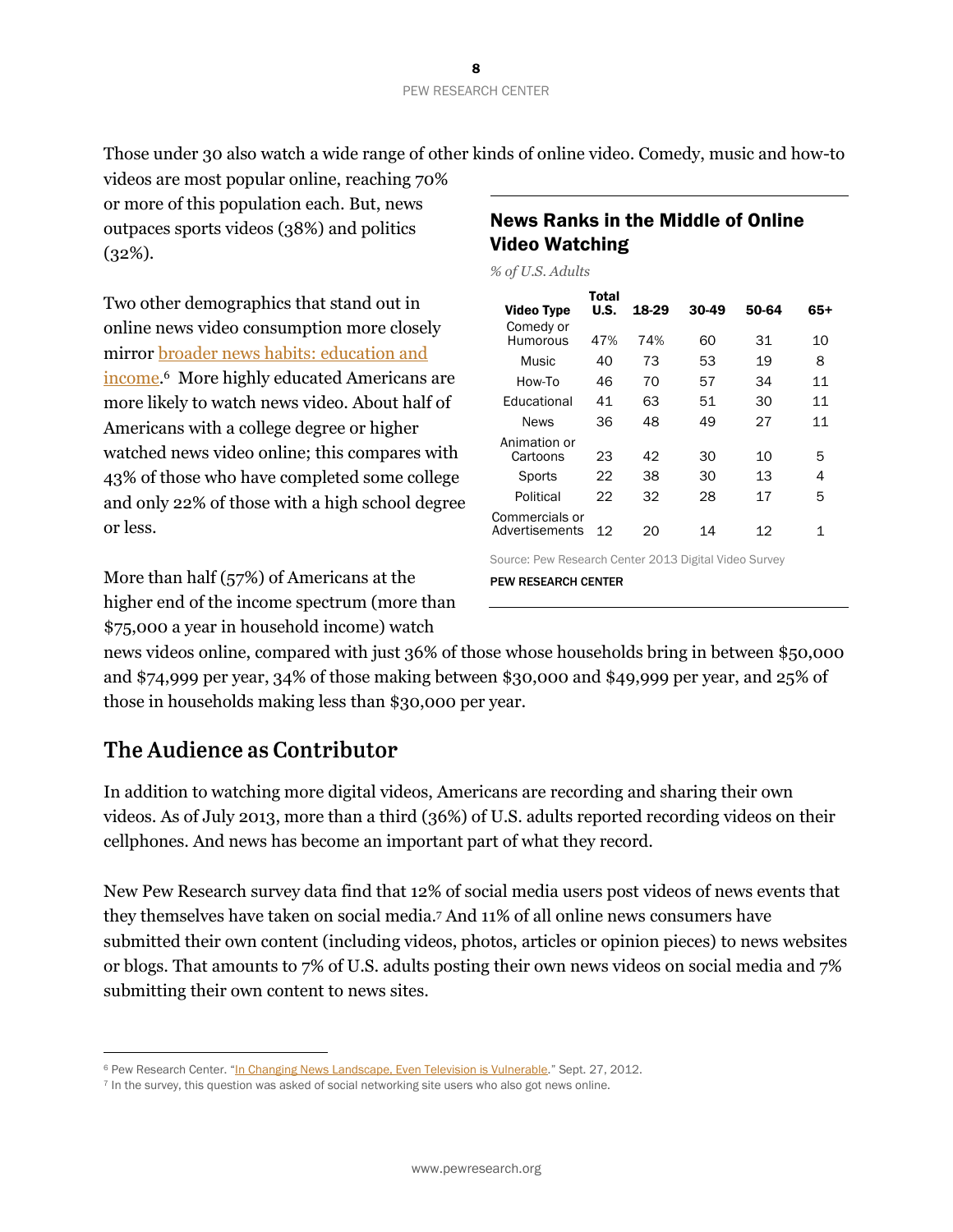While this is still a relatively small segment of the population, the impact has already proved powerful. More and more, citizens are capturing important eyewitness videos around breaking news events. In 2012, [a Pew Research Center study](http://www.journalism.org/2012/07/16/youtube-news/) found that more than one in three top news videos (39%) on YouTube were posted by citizens.

In 2013, user-generated video played an important role around breaking news and in situations of unrest where access is difficult for professional journalists. In the first 24 hours after a deadly tornado slammed into Moore, Okla., around 3 p.m. on May 20, citizen [journalists produced a majority](http://www.pewresearch.org/fact-tank/2013/05/22/citizen-eyewitnesses-provide-majority-of-top-online-news-videos-in-oklahoma-tornado-disaster/) of the mostviewed YouTube videos. When Ukrainian protesters took to the streets of Kiev's Independence Square in February 2014, numerous news organizations (particularly Russia Today) repackaged citizen content from the riots, melding the images into new products. And amid the chaos of the Boston Marathon bombings in April 2013, bystanders recorded the events, as they unfolded – including the initial blasts and the police chase that ended in Watertown, Mass., with one of the suspects dead and the other in custody.

## User-Generated Content on Social Network and News Sites

| % of Social Network Users<br>$W$ ho*                                                                            |     |
|-----------------------------------------------------------------------------------------------------------------|-----|
| Post photos they took of news<br>events to social networks                                                      | 14% |
| Post videos they took of news<br>events to social networks                                                      | 12  |
| % of Online News Consumers<br>Who                                                                               |     |
| Submit their own photos.<br>videos, articles or opinion<br>pieces of a news a news<br>organization or news blog | 11  |

Source: Pew Research Center, phone survey Feb 27-Mar 2, 2014, N=505

Note: This question was asked of social networking site users who also got news online.

PEW RESEARCH CENTER

Portals like YouTube, with one billion monthly viewers, or Vimeo, with 135 million unique viewers, are home to unfiltered and uncurated videos posted by the public, some of which capture news events. <sup>8</sup> More and more, these videos are being incorporated into news reports or onto news websites. But the process for how news organizations and citizens share content is still evolving, with questions about how to provide proper attribution, how to verify the accuracy of videos, and even how to archive them for the future.

To that end, a number of startups have emerged – among them Stringwire, Storyful and Storyhunter – that exist to help curate and vet video content created by the public and freelancers, which can then be packaged for the web by news outlets.

<sup>8</sup> Gutelle, Sam. "[Vimeo Users Streamed 4.9 Billion Videos in 2013](http://www.tubefilter.com/2014/01/27/vimeo-5-billion-views-2013-timeline/)." Tubefilter. Jan. 27, 2014.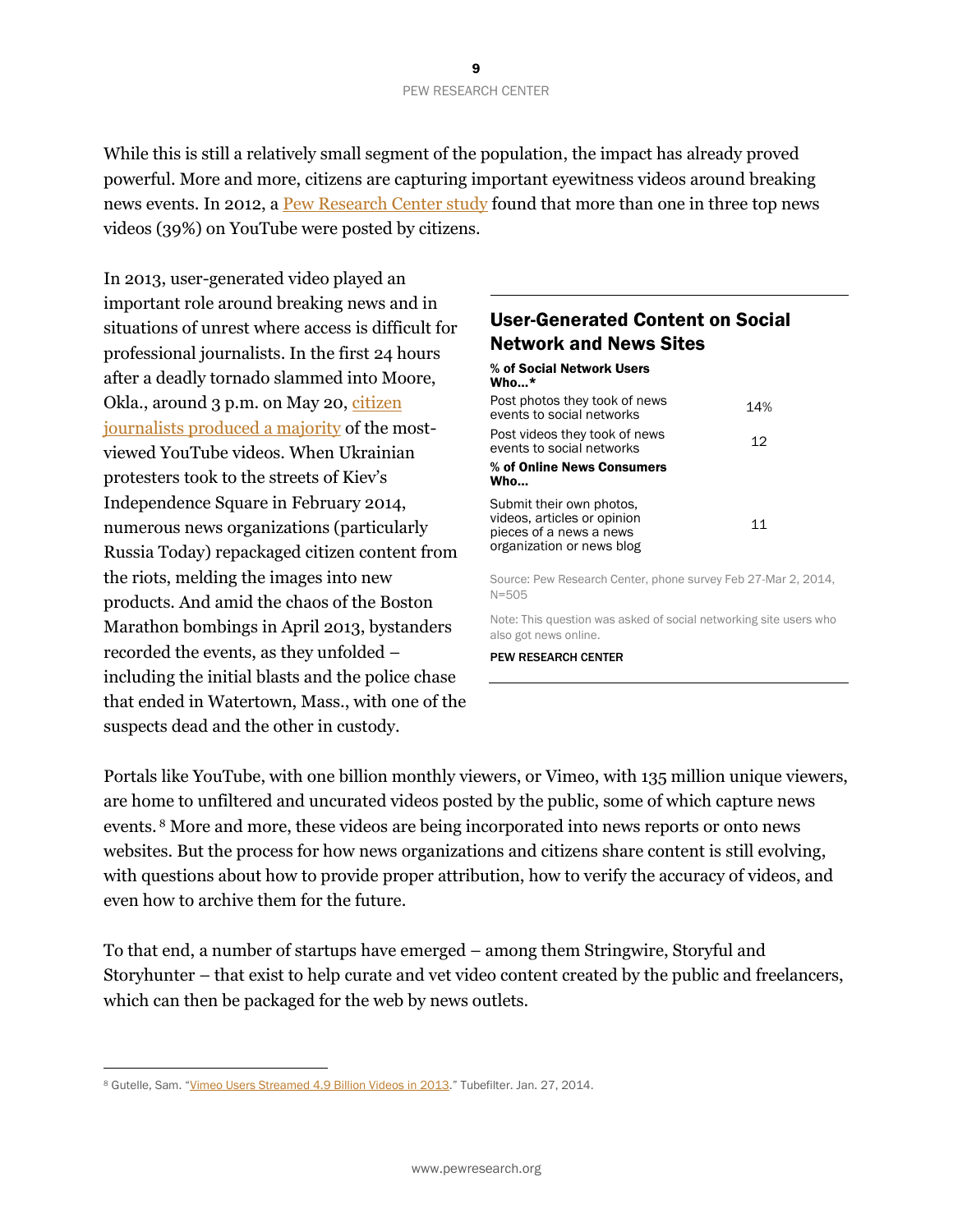#### 10 PEW RESEARCH CENTER

Stringwire, acquired by NBC News in 2013, is a startup working to create a frictionless process by which user eyewitnesses can stream a news event from their cellphones straight to NBC editorial staff, which can then broadcast relevant content on the air or on the web. Storyful, launched in 2010 and purchased by News Corp. in 2013 for \$25 million, works to verify citizen video uploaded to the web or to news sites. The company also secures licenses for news video it finds around the web and then sells those licenses. Storyhunter is a digital production studio that works with its network of independent and freelance video journalists to vet and produce high-quality news video. These and others build off earlier video curation and editing services, such as CNN's iReport, which has gathered user-generated video, photo and narrative content, some of which have appeared on broadcasts.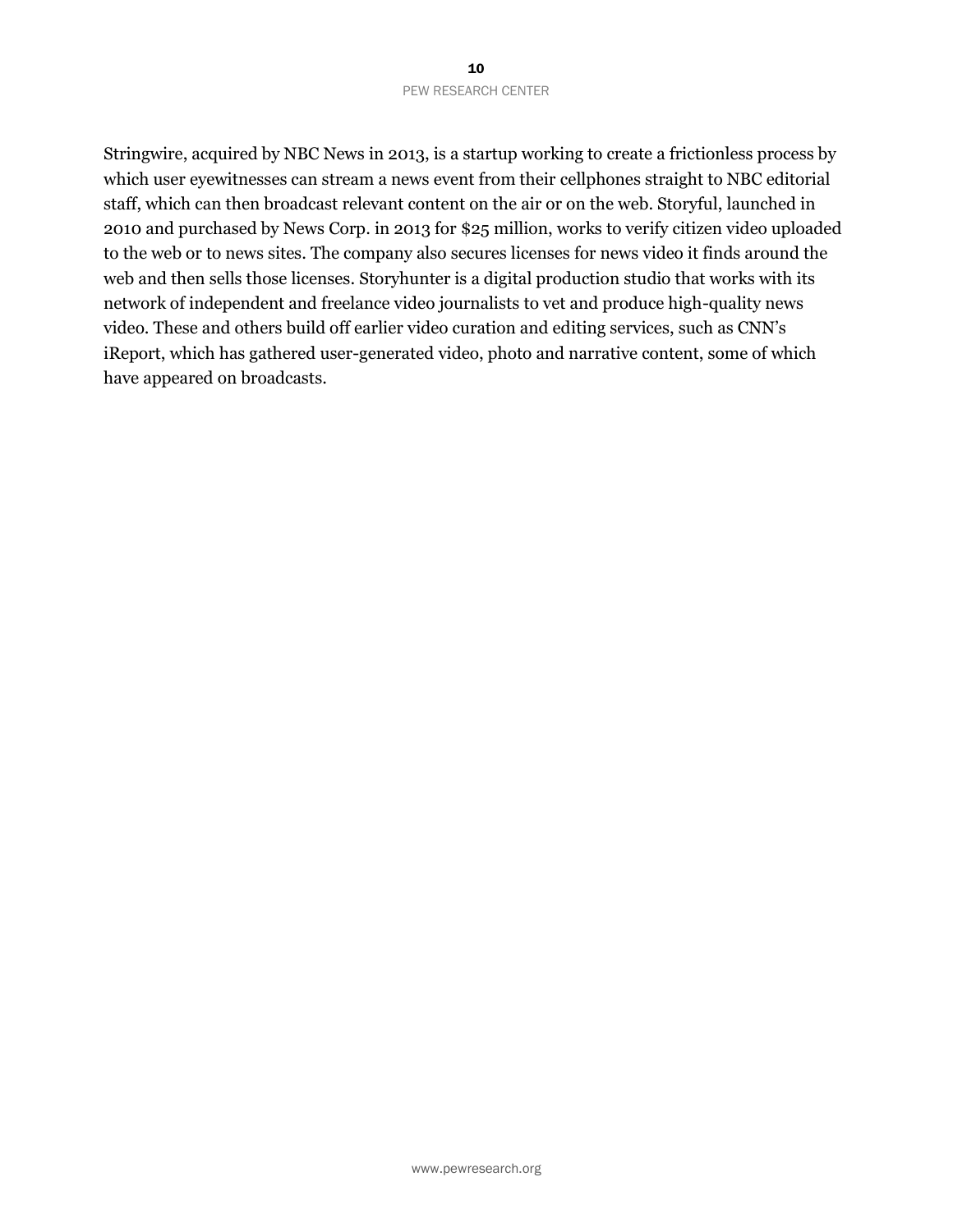# The Digital Video Advertising Market

The growth in the digital video advertising market can still be explained in part by the law of small

numbers: It is still a relatively new entrant, and makes up a small fraction of all digital advertising. But the data also suggest that there is still a great deal of room for growth, particularly in the mobile realm.

To fully understand the state of digital video advertising and its potential for news, it is helpful to start with the entire advertising picture. Total advertising revenue amounted to \$171.3 billion in 2013, according to estimates provided by eMarketer. Digital advertising accounted for a quarter of that (or \$42.6 billion).

Digital video advertising amounts to just a small piece (9.7%) of all digital ad revenue – an estimated \$4.15 billion. It accounts for an even smaller share of all advertising revenue

## Digital Video Revenue Continues to Grow

*In billions*



across platforms – just 2.4%.Still, digital video advertising is growing rapidly at 43.5% year over year. By 2017, eMarketer projects that digital video advertising will make up 15% of the total digital advertising market.

Indeed, much of this growth can be attributed to the price of digital video ads compared to more traditional kinds of online advertising like banners. One of most widely used metrics for measuring the price of a digital ad is CPM, or the cost per thousand views of the ad. And while some prefer other engagement based metrics like cost per click or cost per completion (where the ad only counts if the user actually watches it), CPM can still speak to broad differences in value for various types of digital ads.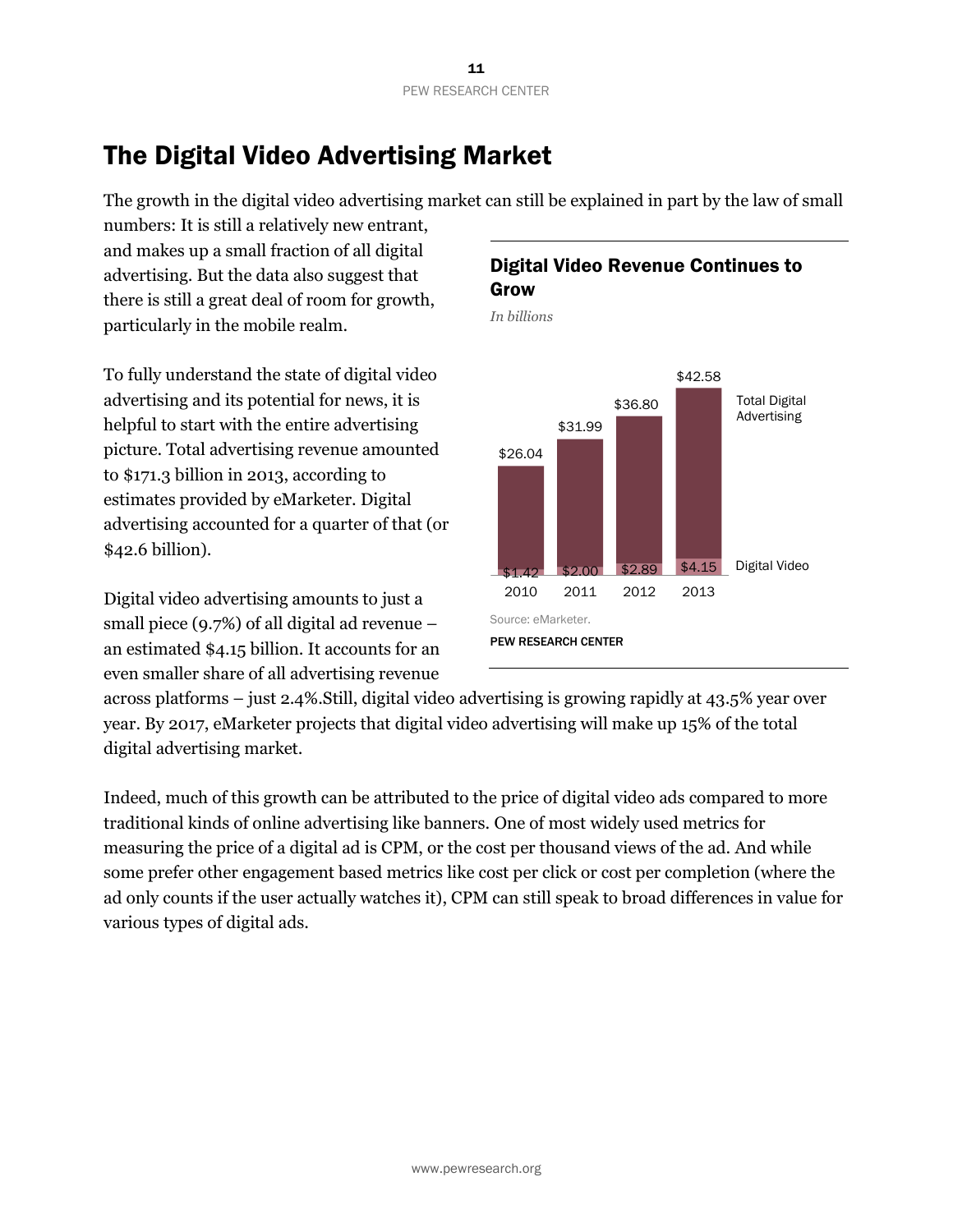An analysis by Credit Suisse, a financial services and asset management company, puts the average CPM for a digital video advertisement at \$24.60. <sup>9</sup> That is somewhere between five and 10 times the average cost of a more traditional display ad.<sup>10</sup>

No firms break out these revenue estimates specifically for news. But a deep look at the playing field suggests that for organizations producing news video, this may be a difficult revenue environment. Pew Research has already documented in previous [State of the News Media reports](http://stateofthemedia.org/2013/digital-as-mobile-grows-rapidly-the-pressures-on-news-intensify/#the-digital-advertising-market) the degree to which online advertising over all – and more relevant to news, display advertising – quickly became dominated by a few big players.

In the display ad market, about half of all the ad dollars go to five companies: Facebook, Google, Yahoo, Microsoft and AOL. The remaining 50% is what's left for news organizations and thousands of other publishers.

There is not yet an equivalent revenue pie for digital video, but the analytics firm comScore tracks which companies serve the most digital video ads to web users. These data, along with other indicators, offer three key findings.

First is the degree to which YouTube (ranked No. 1 here as a Google site) already has a strong hold on the market, especially since it serves up its own ads through the Google ad network. Separate data from eMarketer project that YouTube will have generated \$850 million in video advertising alone in 2013. That amounts to 20.5% of the \$4.15 billion digital video

 $\overline{a}$ 

## Top Digital Video Advertising Companies

*Monthly Average for 2013*

| Company                                | Video Ads<br>(000) | % Reach of Total U.S.<br><b>Population</b> |
|----------------------------------------|--------------------|--------------------------------------------|
| <b>Google Sites</b>                    | 2,904,296          | 53.8%                                      |
| AOL, Inc.*                             | 2.595.968          | 39.6                                       |
| <b>Bright Roll</b><br>Platform         | 2.304.302          | 51.3                                       |
| Liverail.com                           | 2.126.707          | 31.1                                       |
| SpotXchange<br>Video Ad<br>Marketplace | 1,977,091          | 34.7                                       |

Source: \*AOL bought Adap.tv in September 2013, the Adap.tv figures above are an average of December-September 2013 and the AOL numbers are an average for the entire year, with Adap.tv added in for October, November and December 2013.

PEW RESEARCH CENTER

advertising market. While it is up only slightly, from 19.7% in 2012, eMarketer projects YouTube's percentage to grow to 23% by 2015.

The second point revolves around the role of ad networks – the middle players in the digital ad space between the advertisers such as Honda or Prudential and the content publishers such as ESPN or The New York Times. AOL is largely on the list because of its purchase of the ad network

<sup>9</sup> Credit Suisse divided the digital video ad market into three tiers: Indirect (\$18.60 CPM), Midtier (\$25.00), and Premium (\$32.80). 10 Estimates for the average CPM of a display ad can vary widely according the sample used to derive the average. Estimates from Turn put the average at \$1.06 in 2013. Estimates from Forrester put it at around \$2.66.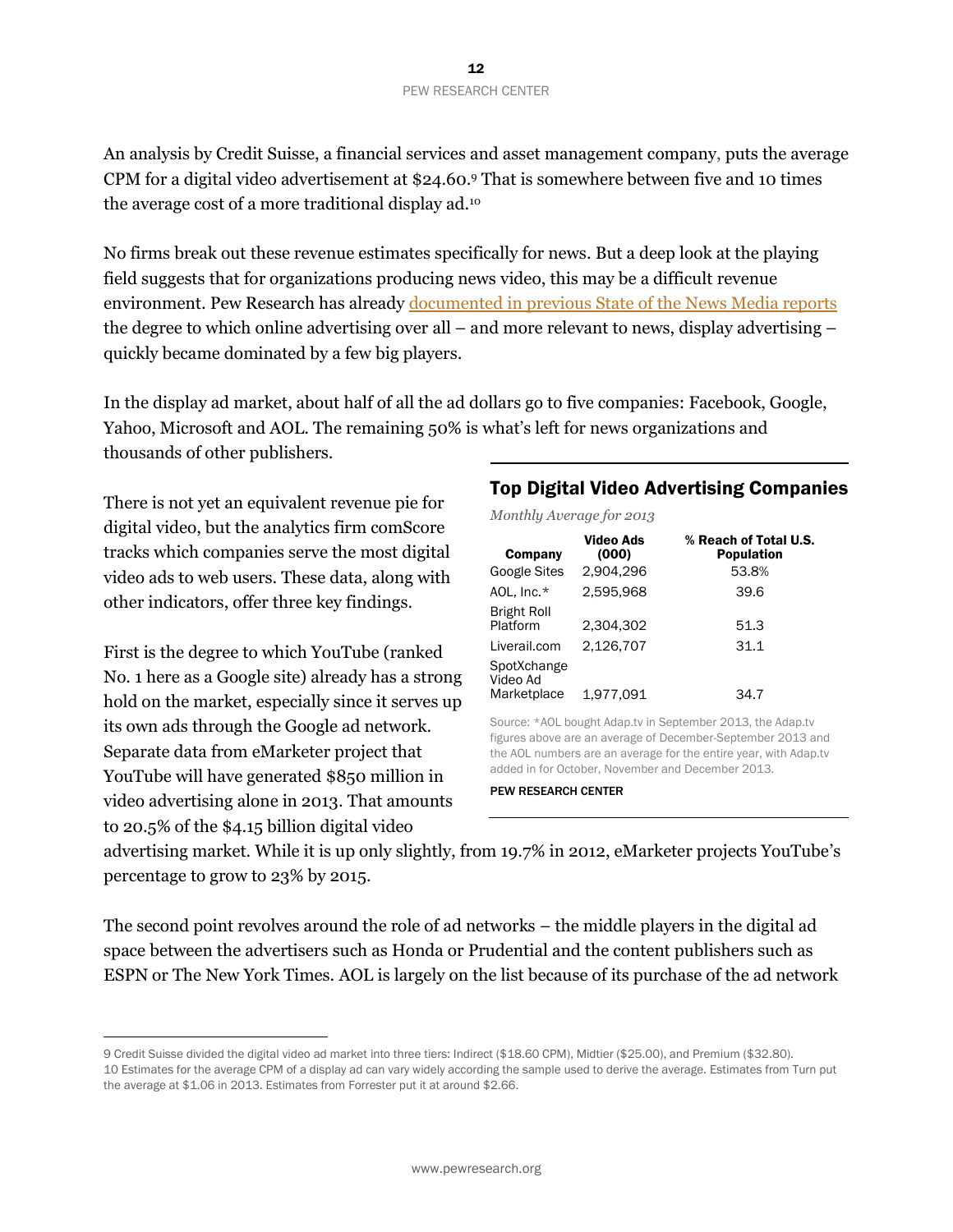Adap.tv in 2013. And the remaining three – BrightRoll, LiveRail and SpotXchange – are all ad networks in their own right. The ads are sold by the ad networks, which then share the revenue

with the host publisher. News organizations, in other words, need to share revenue with these ad networks. In addition, news organizations compete for interest from these networks with all kinds of other publishers such as Hulu or ESPN, many of which have higher market appeal.

 $\overline{a}$ 

## Top Online Video Properties

*December 2013*

| <b>Property</b>                                     | <b>Total Unique</b><br>Viewers (000) | <b>Videos (000)</b> | <b>Minutes per</b><br><b>Viewer</b> |
|-----------------------------------------------------|--------------------------------------|---------------------|-------------------------------------|
| <b>Google Sites</b>                                 | 159,090                              | 13.384.434          | 356.7                               |
| Facebook                                            | 79.105                               | 3.749.940           | 50.1                                |
| AOL, Inc.                                           | 76.178                               | 1.414.138           | 60.4                                |
| <b>Yahoo Sites</b>                                  | 53.499                               | 392.542             | 47.8                                |
| <b>News</b><br><b>Distribution</b><br>Network (NDN) | 49.388                               | 530,275             | 71.2                                |

Source, comScore, based on Desktop/Laptop only Home and Work locations

PEW RESEARCH CENTER

Perhaps most important, Facebook is only barely in this space. Facebook tested its first attempt at a video ad on Dec. 19, 2013.<sup>11</sup> Consider that in the display advertising market, Facebook quickly became the top display ad selling company. In 2009, five years after its launch, Facebook was second to Yahoo, generating around \$560 million in display ad revenue to Yahoo's \$1.26 billion.

By 2013, Facebook was the No. 1 [display video ad company](http://stateofthemedia.org/2013/digital-as-mobile-grows-rapidly-the-pressures-on-news-intensify/#digital-economics-an-intensifying-array-of-challenges) in the U.S., generating \$3.17 billion to Yahoo's \$1.27 billion. What's more, when it comes to views of online video, Facebook already ranks near the top.

It's not that news is absent from Facebook or YouTube. To the contrary, half of Facebook users get news there at least sometimes, according to 2013 Pew Research data, and one in five YouTube users get news on that platform. CNN's YouTube channel alone has more than 400,000 followers. But, in addition to the ad network sharing, news producers must share revenues with these distribution partners, which skims off a portion of the totals that were small to begin with compared with those of legacy platforms.

Another drag on the incentive to innovate comes from the fact that for legacy producers of video news content, the vast majority of their revenue still comes from television. Fully 37% of total cable revenue, 81% of network revenue and 94% of local TV revenue come from legacy advertising.

In addition, the cable news networks generate a substantial portion of their total revenue from fees received by cable providers, such as Comcast, which are then passed along to consumers in their

<sup>11</sup> Reed Albergotti, Suzanne Vranica and Ben Fritz. "Facebook's Video Ads Risk Alienating Users." The Wall Street Journal." Dec 17, 2013.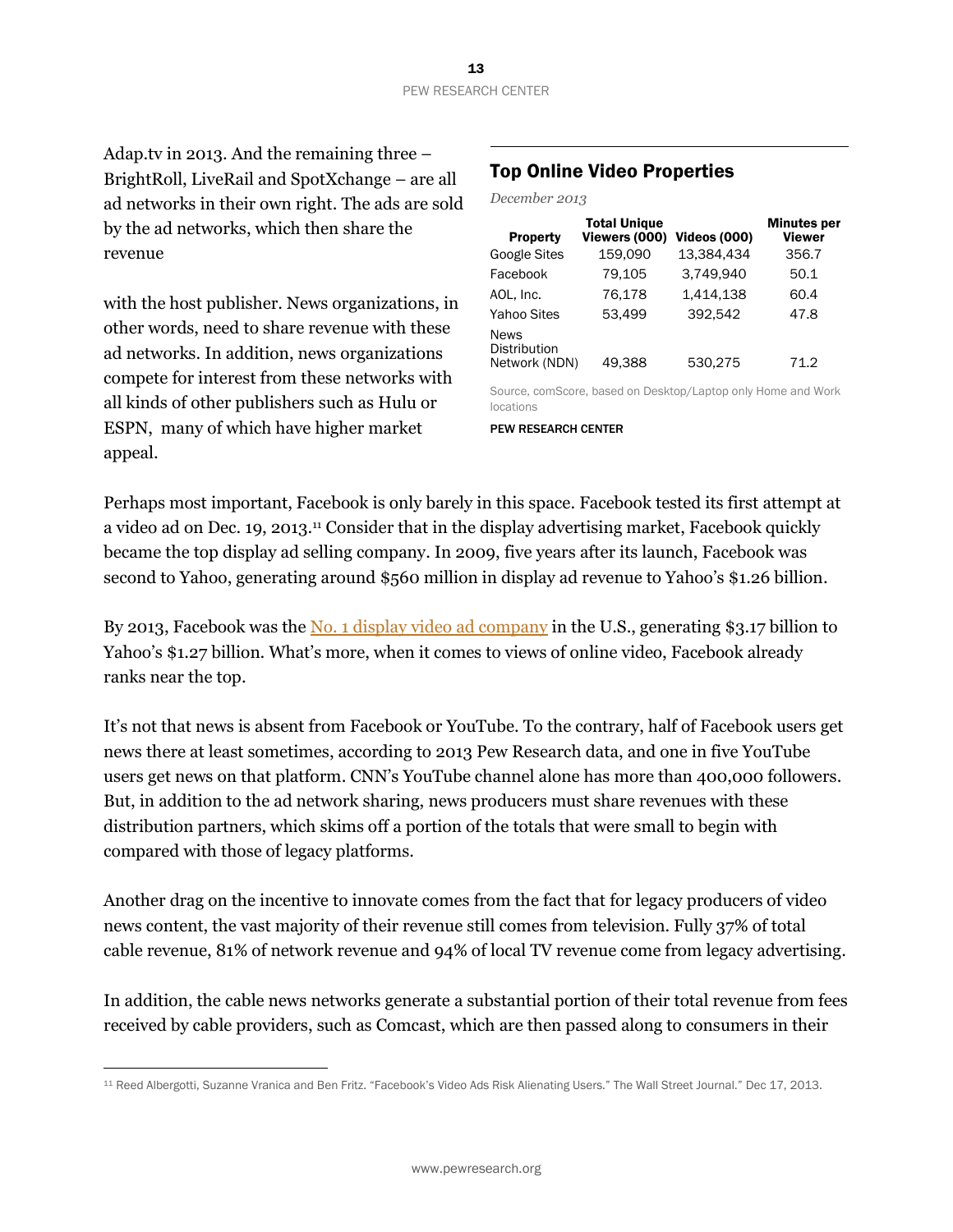cable bills. Indeed, while all three of the cable networks offer live streaming on their sites, they also all require users to sign in with their cable provider if they want to view the live TV stream on the web – to verify the user is already paying for a cable subscription.

#### CNN.com Live Stream Login Screen

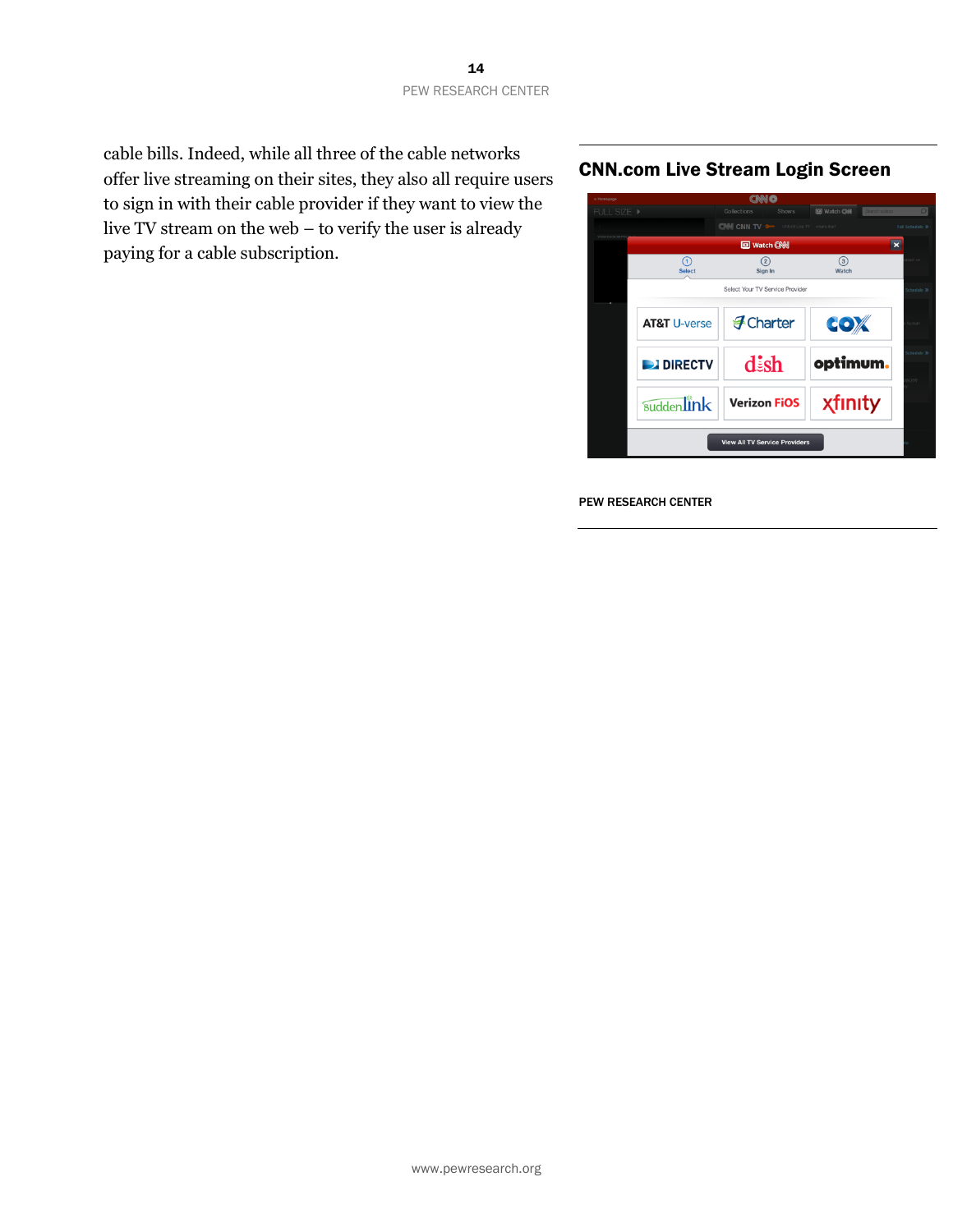# Developments in Online News Video Content

Even if the economic benefits are uncertain, digital video will clearly be a part of how consumers get content, including news, in the coming years. From live feeds like a presidential speech, to user-generated content around breaking news, to original video packages produced for the web, to clips or downloads of content first aired in legacy television, the options for online video are now vast.

So how are news organizations positioning themselves to be a part of the growing – but already crowded – digital video landscape? What kinds of content are being developed, and by whom?

Some news organizations have already created a name for themselves in this space. In 2006, the first News & Documentary Emmy Award went to a nonbroadcast news organization – the Washington Post – for its video coverage of Hurricane Katrina. In 2007, CNN and YouTube partnered to sponsor presidential primary debates, and the 2008 presidential election became the first one in which consumers could watch live streams of the candidate debates and vote returns on outlets like MSNBC.com, foxnews.com and CNN.com. Storyhunter, a website launched in 2012 by two professional video journalists, has completed 100 videos, established a network of more than 1,500 professional freelancers worldwide and signed media partnerships with Yahoo and AOL. As a startup that bridges the gap between content providers and publishers, Storyhunter vets the journalists and provides fact checking, editorial expertise and a virtual workspace.

Some developments in 2013 include:

 $\overline{a}$ 

 **HuffPost Live.** In August 2013, HuffPost Live – one of the more ambitious digital-only news video efforts built around hosts chatting with guests – celebrated its anniversary. According to The Huffington Post, 2 million viewers a month watch the live stream of the channel and 13 million more watch video content on HuffPost Live on demand.<sup>12</sup> The company continues to fine-tune its video offerings. In 2013, the site scaled back its daytime live programming from 12 hours to eight hours. It expanded internationally by launching the WorldPost (but in doing so, scaled back some of the outlet's domestic staffing).



<sup>&</sup>lt;sup>12</sup> Bercovici, Jeff. "[One Year Along, HuffPost Live Has A Global Vision](http://www.forbes.com/sites/jeffbercovici/2013/08/30/one-year-along-huffpost-live-has-a-global-vision/)." Forbes.com. Aug. 8, 2013.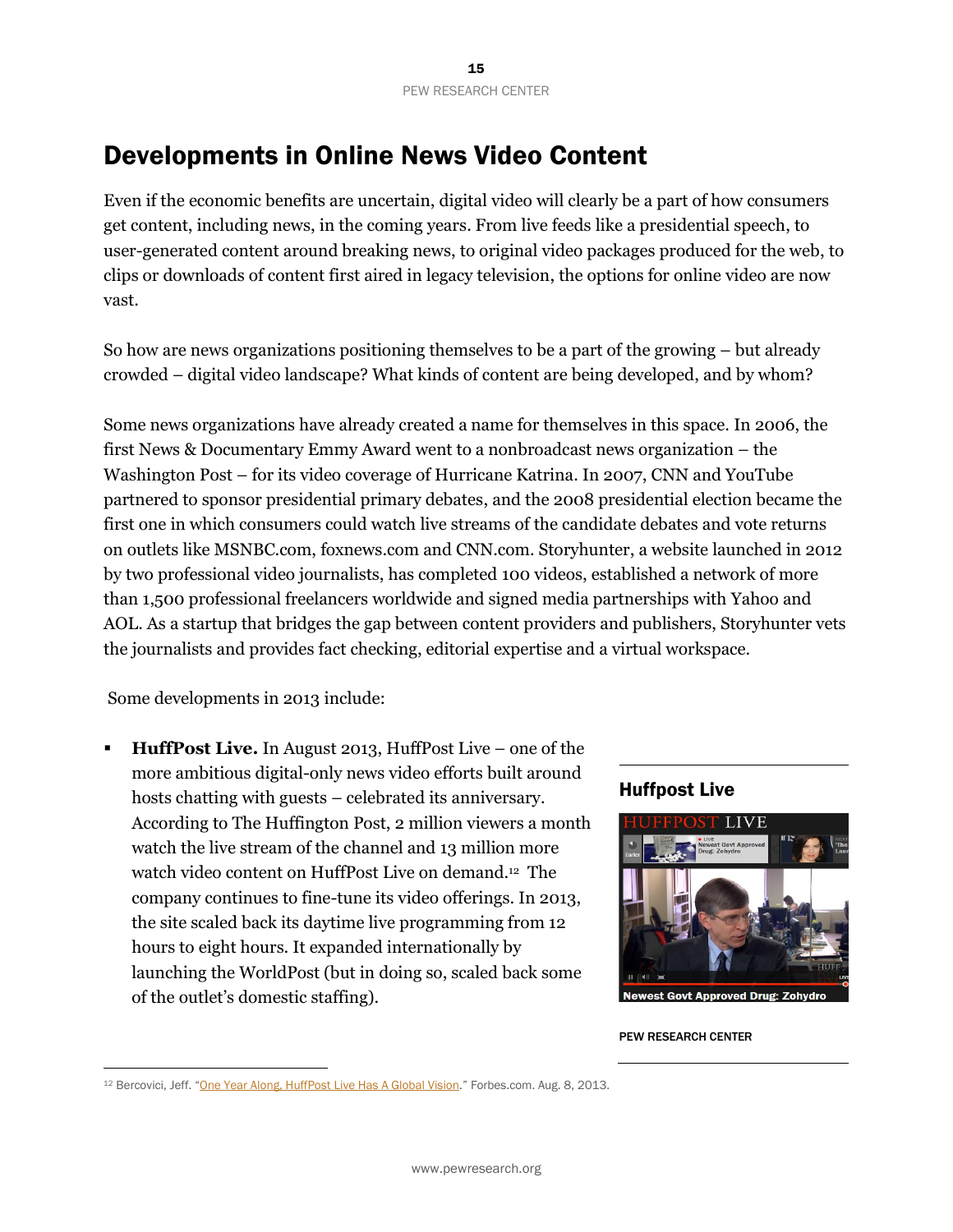**Vice Media.** More recently, Vice Media – a multimedia company aimed at younger audiences – has been rapidly expanding both its news operations and its focus on video. The company has for some time distributed its video content through an HBO show and licensing deals with other TV networks, along with its website, mobile app and YouTube channel. As of early 2014, Vice was averaging 77 million monthly video views. And in February, the company launched a news portal on its website – in beta – that, according the news reports, will include 50 posts a day in various formats, including live streaming and edited video. The company told the Pew Research Center that it was in the

process of hiring young producers who were "capturing and covering news stories in an immersive documentary style that resonates with our audience" and would do so, in part, using newer technologies like drones and Google Glass.

**The Texas Tribune.** In the fall of 2013, running off the energy from its January live

streaming of Wendy Davis's filibuster against an abortion measure in the Texas Legislature that drew national attention, The Texas Tribune held a [successful Kickstarter](http://www.pbs.org/idealab/2013/11/key-lessons-from-texas-tribunes-successful-kickstarter-campaign/)  [campaign](http://www.pbs.org/idealab/2013/11/key-lessons-from-texas-tribunes-successful-kickstarter-campaign/) to raise funds for the purchase of equipment to enable it to stream live video coverage of the 2014 Texas governor's race. It took the Tribune just over three weeks to surpass its goal of \$60,000 and by the end of the year it had the equipment in hand. The first live-streaming event – an interview with Lt. Gov. David Dewhurst –took place on Jan. 16, 2014. Subsequent live-streamed conversations with candidates for political office were held on Jan. 30 and Feb. 4, and The Tribune has committed to provide live video

coverage throughout the 2014 election cycle. The nonprofit newspaper told Pew Research that it had been utilizing the live-stream feature once or twice a week, along with events, and that the audience reaction had been strong.

**NBC News.** In 2013 NBC News made several investments in the digital and, more specifically, mobile video market. The first, in August 2013, was a company called Stringwire. The company allows users to upload real-time video using their mobile devices, and NBC News plans to use it as something akin to CNN's iReport, having citizens on the ground as events happen upload





PEW RESEARCH CENTER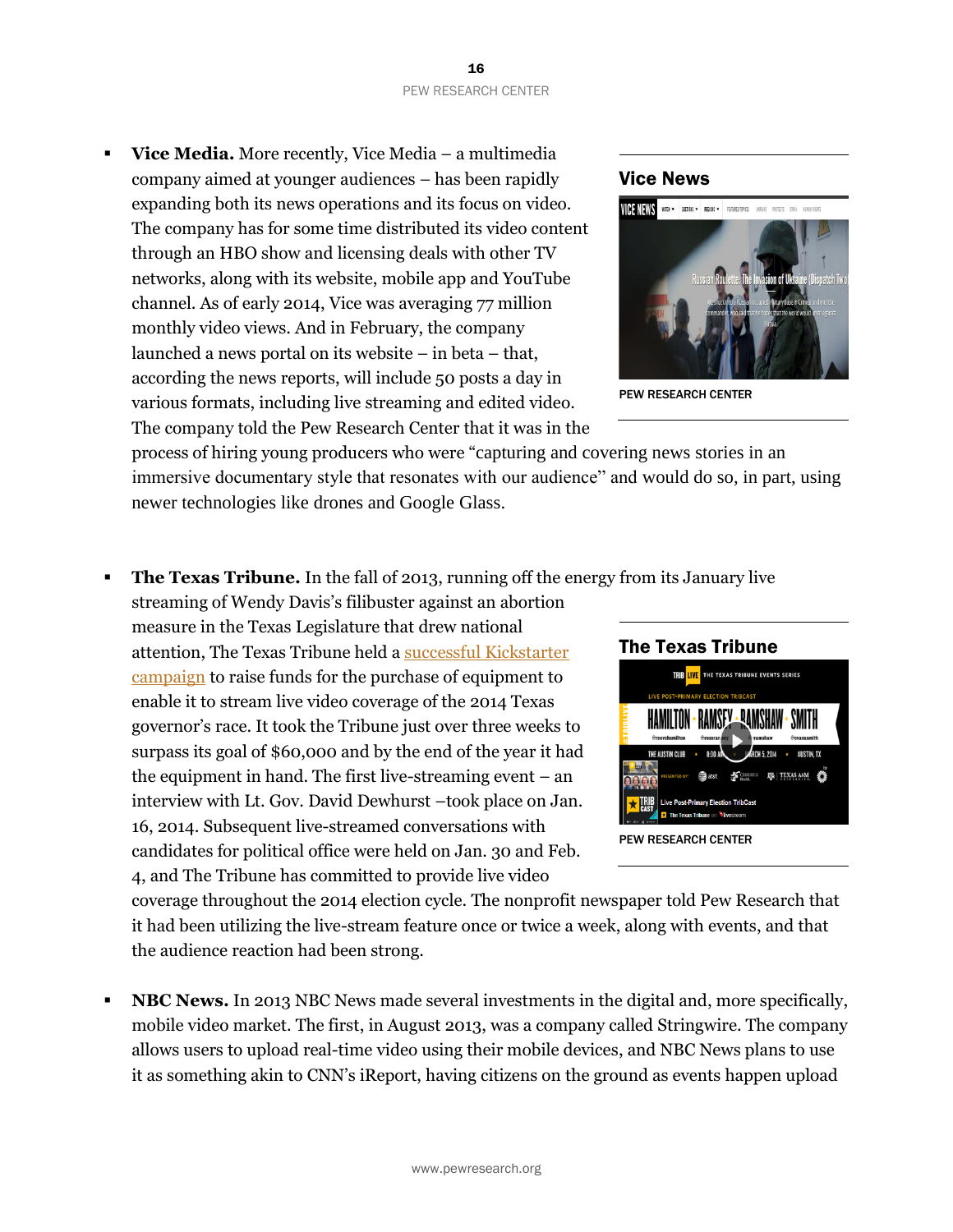their video using Stringwire to NBC News.<sup>13</sup> Second, in January 2014, NBC News took a minority stake in a company called NowThis News, a move to help NBC News compete in the mobile video market. The company produces short – in most cases very short, at 15 seconds – news videos. 14

- **Bloomberg TV.** In late 2012, the financial news company announced plans to create a digital video desk in a bid to expand its production of video content for delivery on multiple platforms. And in December 2013, Bloomberg further expanded its digital reach with the introduction of an app for Apple TV that enables access to financial programming via both a live feed and on-demand videos.
- **4CornersTV.** A project of Ballantine Communications in Colorado, 4CornersTV is a local online TV channel aimed at a particular demographic – 30-to-45-year-olds. The channel launched in early February 2014.
- **[Newsy](http://www.newsy.com/).** In December 2013 Scripps purchased Newsy, a startup out of Columbia, Mo. Newsy is a website (and app) that aggregates video content from around the web. The key feature is that the service features video content surrounding a single story. Newsy produces video content that collects video from various sources and packages it together into a single piece, often anchored by a Newsy employee. The video features links to all of the original video featured in the story.

While many of these recent developments have come from news outlets native to the digital space, the biggest source of news video by far remains television – local and national broadcast, along with cable. More than half (55%) of U.S. adults say they get news on television, according to Pew Research survey data. Local ranks first, with 24 million tuning in to late-night broadcasts, according to Nielsen Media Research.

Pew Research examined the homepages of a mix of 32 local TV websites in a range of markets across the country, looking at the quantity of video content they feature, the availability of streaming content and how that video content is hosted, as well as the presence of mobile apps and YouTube channels.

<sup>13</sup> Fried, Ina. "[NBC News Scooping Up Mobile Video Site Stringwire](http://allthingsd.com/20130811/nbc-news-scooping-up-mobile-video-site-stringwire/)." All Things D. Aug 11, 2013.

<sup>14</sup> Abbruzzese, Jason. "NBC [News Group Partners With Video Startup NowThis](http://mashable.com/2014/01/13/nowthis-news-nbc/) News." Mashable. Jan 13, 2014.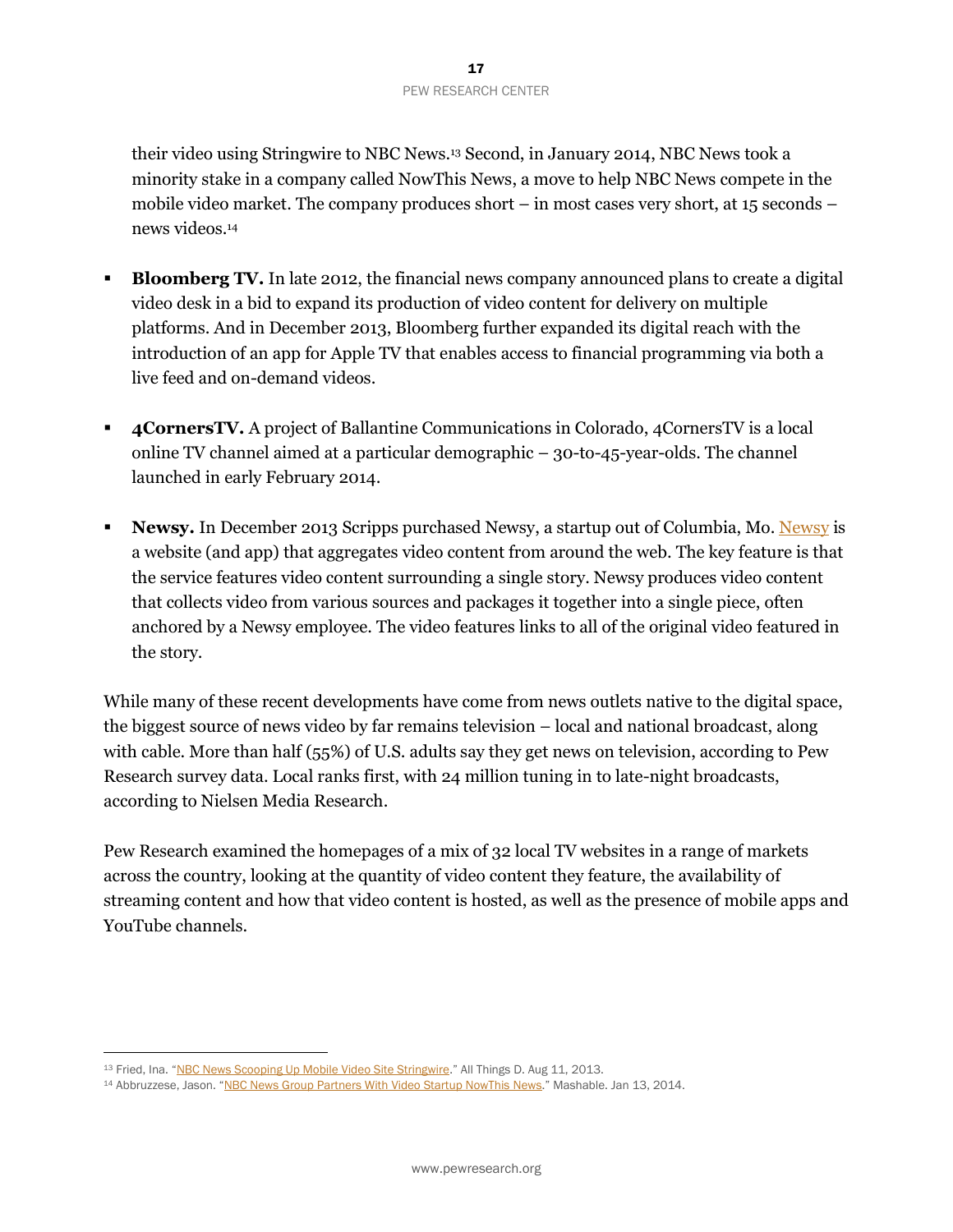The findings reveal that, at least within this mix of sites, video is a regular part of their digital offerings, although the extent of video usage varies widely. Most of these local TV news websites have mobile apps, while about half offer live streams of their TV broadcasts, and half have channels on YouTube. (It is also worth noting that the differences across these sites do not seem tied in any way to their network affiliation. Variations, in other words, were seen within the ABC-affiliated stations in this study as well as the CBS and NBC affiliate groups.)

#### Local TV Website Video

| Of 32 Local TV<br>Websites      |    |  |
|---------------------------------|----|--|
| Video on the<br>Homepage        | 28 |  |
| I ive Stream                    | 14 |  |
| Mobile App                      | 26 |  |
| YouTube Channel                 | 21 |  |
| Source: The Pew Research Center |    |  |
| <b>PEW RESEARCH CENTER</b>      |    |  |

www.pewresearch.org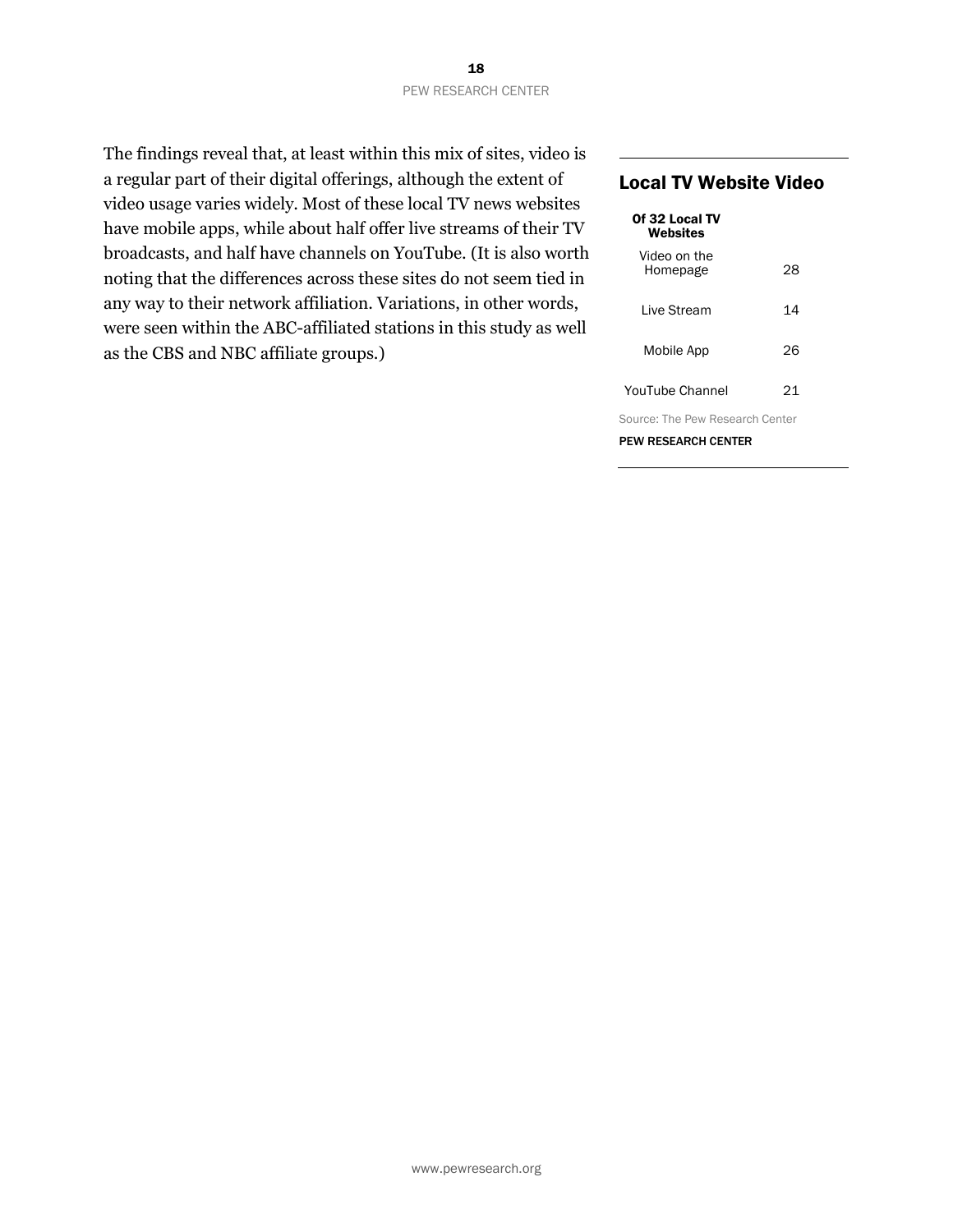# **Homepage Content**

All but four of the 32 local TV stations studied (all four of them in the smallest market) included video on their website. On average, these videos accounted for 42% of homepage story links, including links to live news feeds. But the degree to which video defined their site varied a great deal, from 92% of homepage story links on one site (WEAR in Mobile, Ala.) to just 6% on another (KDFX in Palm Springs, Calif.).

All the local TV websites featuring video set this content off in a specific part of the website, and in some cases,

## Featured Video Section at KHOU



PEW RESEARCH CENTER

more than one space. Many sites used a layout similar to that of KHOU (Houston), where the page features a "video" section in the top navigation as well as a "featured video" section.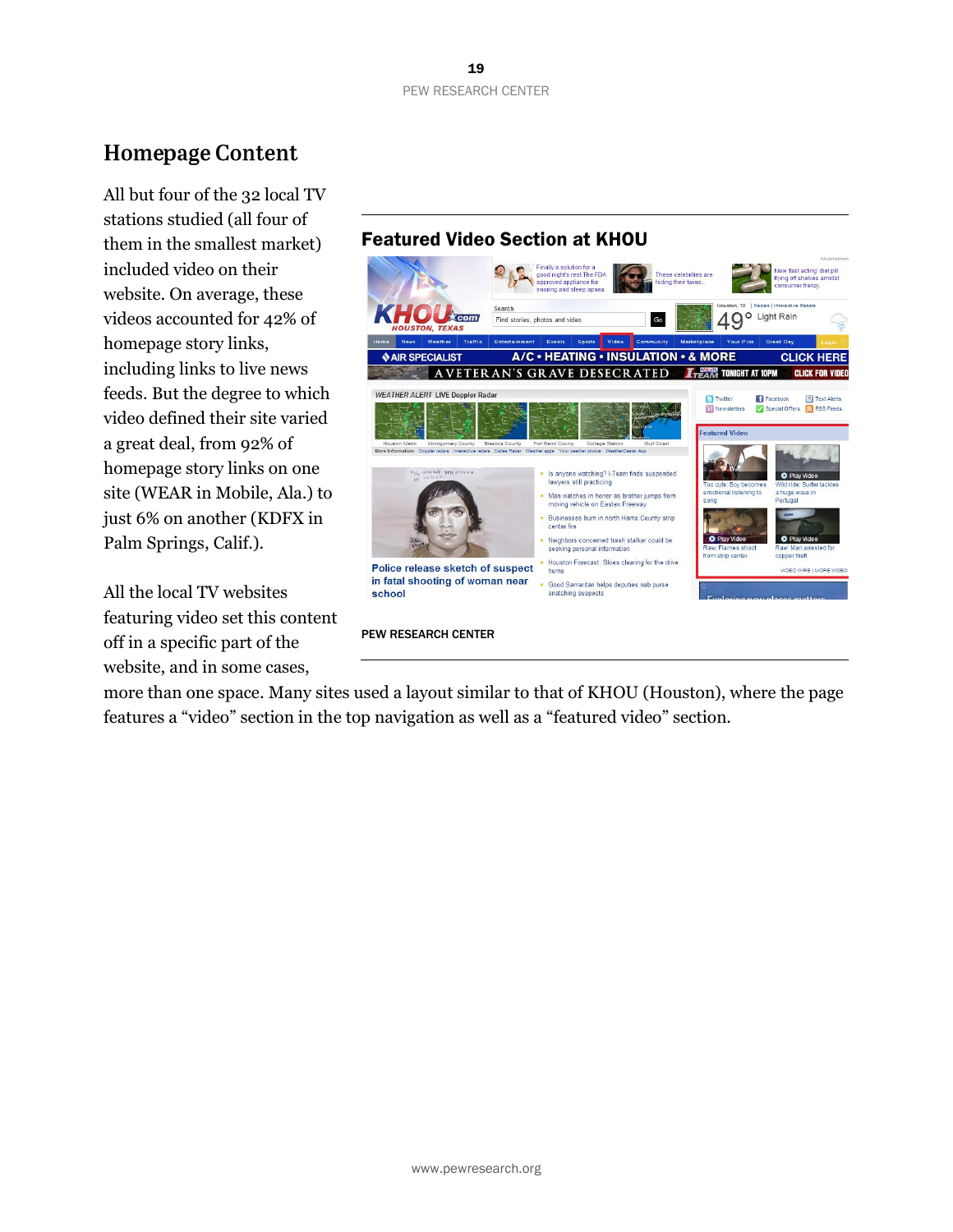# Live Streaming

Nearly half of the local TV outlets studied – 14 out of 32 – included live streams. During the time period studied, these were simply feeds from the local broadcast, produced in a TV studio, as opposed to being made for the web (with one exception). Offering live video streams carries an

additional cost – one that fewer stations have taken on. Live streaming requires more bandwidth than streaming other videos, and with data caps becoming more common among broadband providers, stations may feel users do not want to incur those limits on web usage. 1

The decision to stream broadcasts online (or on mobile, discussed below) also can have some downsides for local TV stations. The most glaring is that if users decide to shift their watching to these live streams,

## Live Stream of WCSC



PEW RESEARCH CENTER

then the stations will lose those eyeballs for their television ads, a traditionally more lucrative type of advertising.

## **Hosting Services**

In addition to having a dedicated video section, all but one of the sites in the sample exclusively hosted their video content themselves, as opposed to using an outside hosting service like YouTube and posting the videos on their websites. Even for the ABC affiliate in Elmira, N.Y. WENY, which featured some videos that were hosted on YouTube, many of the video clips found on the homepage were hosted by the site itself. This indicates that even smaller local TV stations have invested in hosting their video content on the web themselves.

Hosting video is expensive, especially if audiences move their news viewing away from the television to the internet. Nevertheless, hosting one's own content also allows for far more flexibility and allows the organization to keep all the revenue from any video advertising (revenue they have to share for content on YouTube or other sites).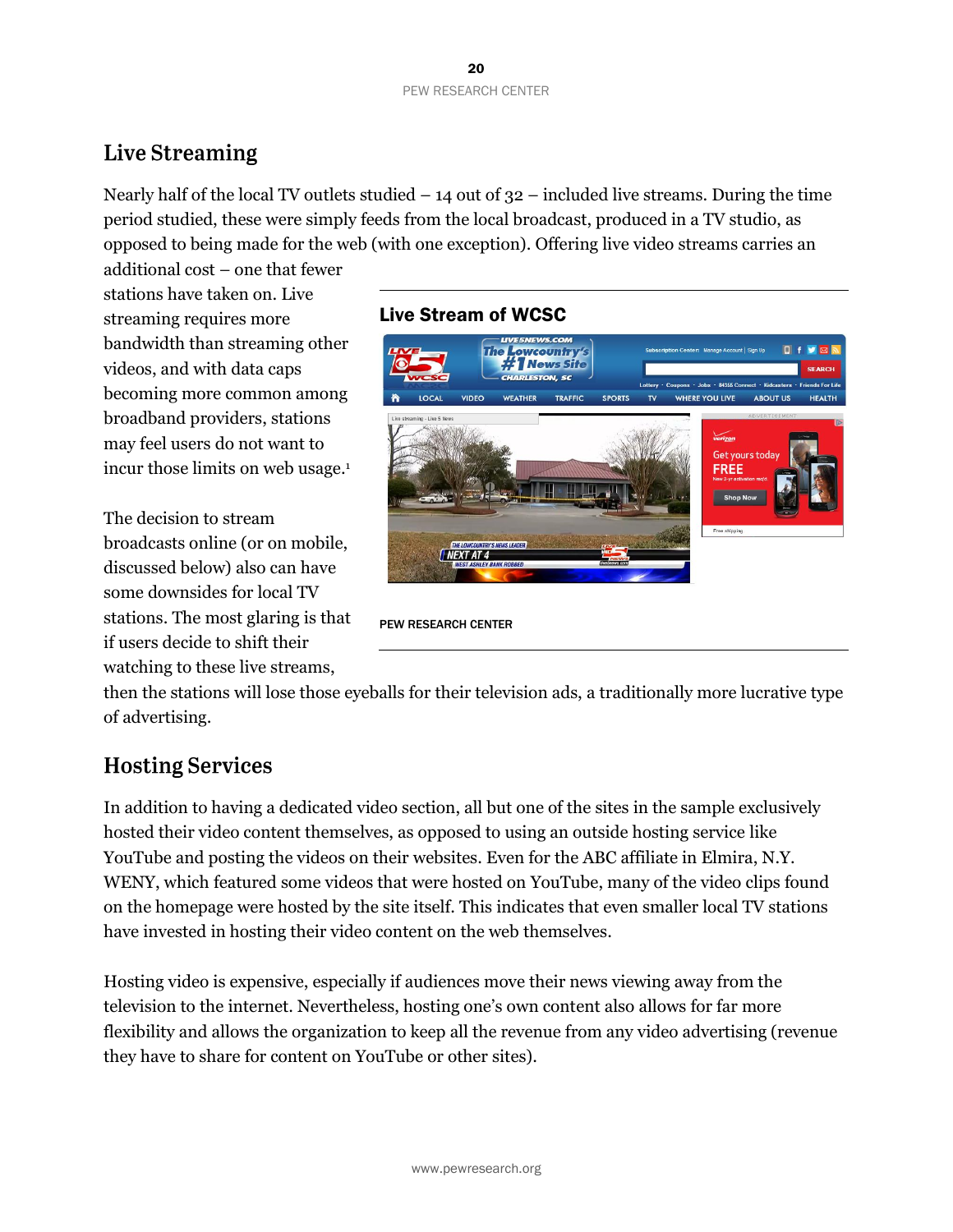# **Mobile Apps**

The vast majority of these video news organizations embraced mobile. Fully 26 of the 32 stations had an app available in the iTunes Store, and 25 had an app available in the Google Play Store. The video offerings of these apps, however, differed.

Twenty-five of the 32 stations had apps in the Google Play Store, and 24 offered the option to watch video. An additional 13 offered the option to watch live broadcasts, which is more costly for the news producer and requires more powerful devices on the part of the user.

In addition, of the 26 that had apps available in the iTunes Store, 23 offered the ability to watch video, and 12 offered the ability to live stream video.

# **YouTube Channels**

Having a dedicated channel on YouTube requires staff to maintain the content. Among local TV stations studied here, most have decided to make that investment. Eighteen of the 32 local TV sites had channels on YouTube and posted their video content there. All of the national outlets also had YouTube channels.

## Mobile Live Stream of WSBTV



While 18 of the 32 local TV sites had YouTube channels, subscribers to these channels varied sharply. The number of subscribers ranged from just over 4,000 at WTNH in Connecticut to only eight at KURL in Montana. Even among many of the local TV stations that did have a YouTube channel, many appeared inactive.

To put those subscribers in perspective with national news outlets, CNN had 408,675 subscribers, and Vice Media had 4.4 million.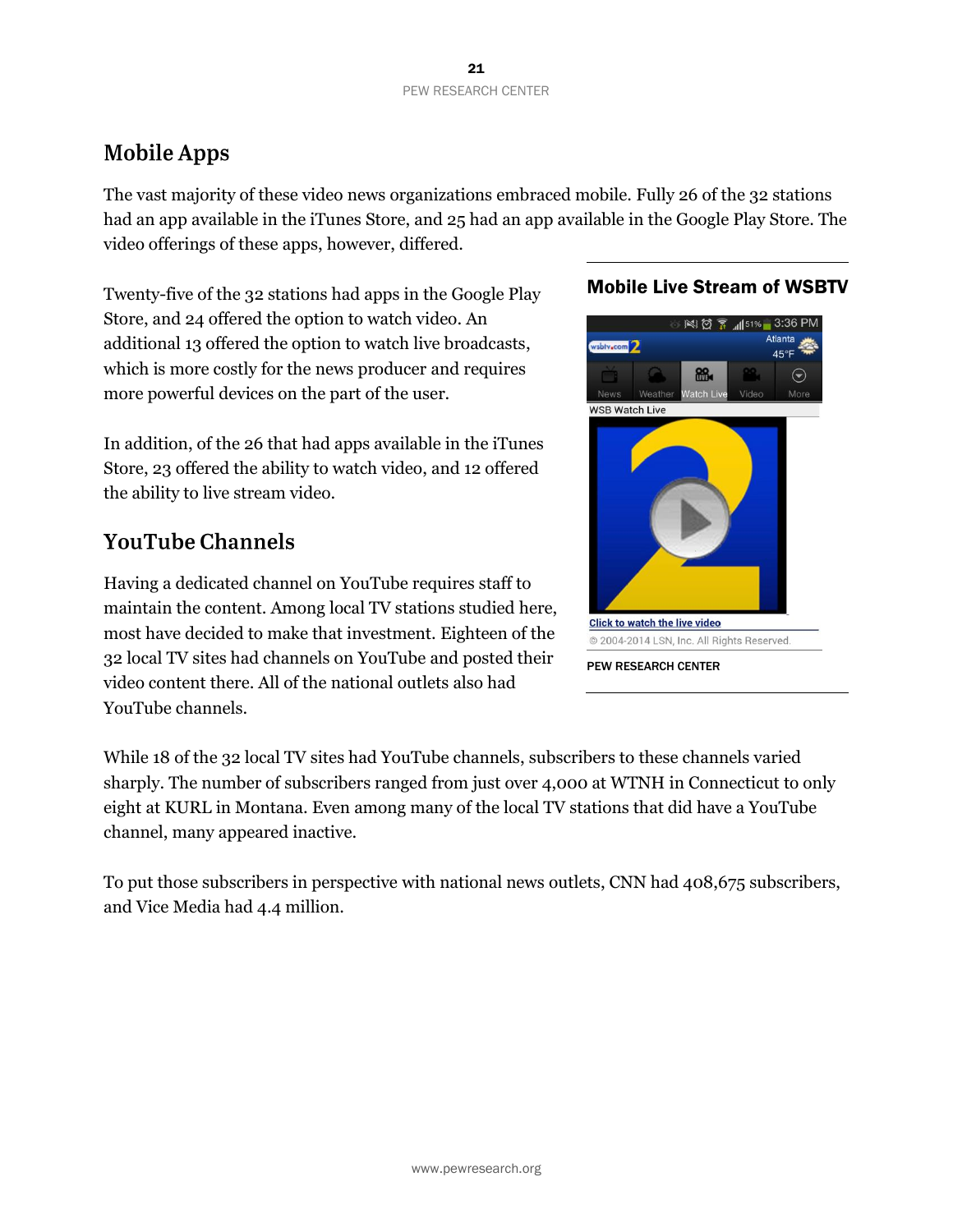# Methodology

The data for this report were collected in three main parts: original survey work conducted by the Pew Research Center, an original content audit of websites of local and national television news outlets, and secondary aggregation and analysis by Pew Research Center of data generated by other researchers or organizations.

For the secondary analyses, original sources are cited throughout the report. We studied the data closely to determine where elements reinforced each other and where there were apparent contradictions or gaps. In doing so, the Pew Research Center's Journalism Project endeavored to determine the value and validity of each data set. That in many cases involved going back to the sources that collected the research originally. Where data conflicted, we have included all relevant sources and tried to explain their differences, either in footnotes or in the narrative. We also sought insight from outside experts. Those readers raised questions, offered arguments and questioned data where they saw fit.

For the two areas of original research, detailed methods follow below.

## **Surveys**

#### Digital News Participation, Omnibus Survey, Feb. 27 - March 2, 2014

The Princeton Survey Research Associates International (or PSRAI) February 2014 Omnibus Week 4 survey obtained telephone interviews with a nationally representative sample of 1,002 adults living in the continental United States. Telephone interviews were conducted by landline (500) and cellphone (502, including 272 without a landline phone). The survey was conducted by Princeton Survey Research Associates International. Interviews were done in English and Spanish by Princeton Data Source from Feb. 27 to March 2, 2014. Statistical results are weighted to correct known demographic discrepancies. The margin of sampling error for the complete set of weighted data is  $\pm$  3.6 percentage points.

#### Online Video Watching

#### *2013, Omnibus Survey, July 25-28, 2013*

The PSRAI July 2013 Omnibus Week 4 obtained telephone interviews with a nationally representative sample of 1,003 adults living in the continental United States. Telephone interviews were conducted by landline (501) and cell phone (502, including 230 without a landline phone). The survey was conducted by Princeton Survey Research Associates International. Interviews were done in English by Princeton Data Source from July 25 to 28, 2013. Statistical results are weighted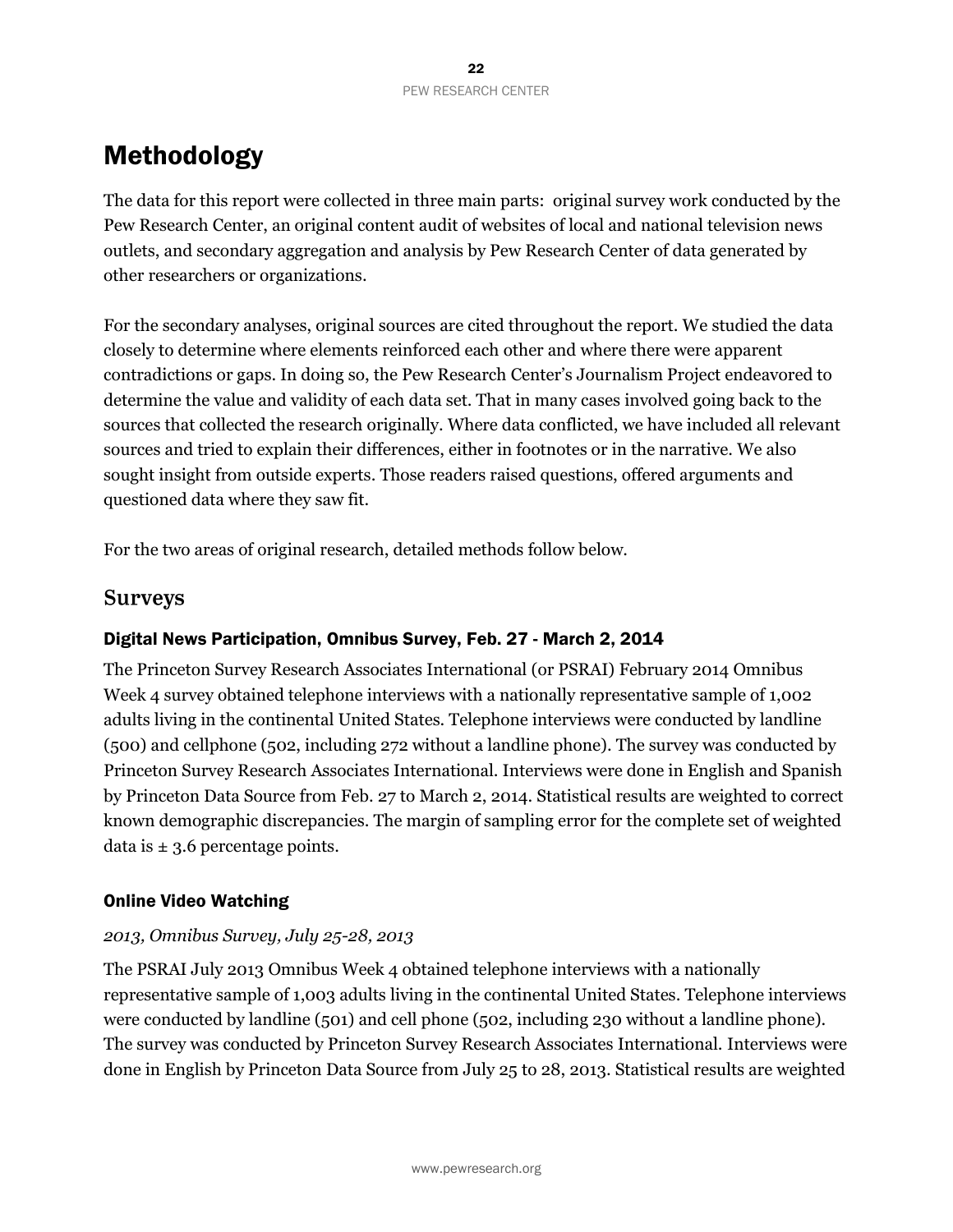to correct known demographic discrepancies. The margin of sampling error for the complete set of weighted data is  $\pm$  3.6 percentage points.

#### *2009 Omnibus, June 18-21, 2009*

The 2009 June Omnibus Survey obtained telephone interviews with a nationally representative sample of 1,005 adults living in the continental United States. The survey was conducted by Princeton Survey Research International. The interviews were conducted in English by Princeton Data Source from June 18 to 21, 2009. Statistical results are weighted to correct known demographic discrepancies. The margin of sampling error for the complete set of weighted data is ±3.6%.

#### *2007 Tracking Survey, Feb. 15-17, 2007*

This report is based on the findings of a daily tracking survey on Americans' use of the internet. The results in this report are based on data from telephone interviews conducted by Princeton Survey Research Associates from Feb. 15 to March 7, 2007, among a sample of 2,200 adults, 18 and older. For results based on the total sample, one can say with 95% confidence that the error attributable to sampling and other random effects is  $\pm 2.3$  percentage points. For results based on internet users, the margin of sampling error is  $\pm 2.8$  percentage points. In addition to sampling error, question wording and practical difficulties in conducting telephone surveys may introduce some error or bias into the findings of opinion polls.

## **Content Audit of News Websites**

Pew Research Center staff audited 39 websites for the content analysis portion of this study -- 32 local TV stations and 7 national news outlets. The sites were chosen to reflect local TV stations in small, medium and large markets, in all five regions of the country to represent affiliates of all major networks. They were:

> Station or Channel WFLD Chicago KHOU Houston WTNH New Haven, **Connecticut** WDSU New **Orleans** KHON Honolulu WCSC Charleston, South Carolina KTKA Topeka,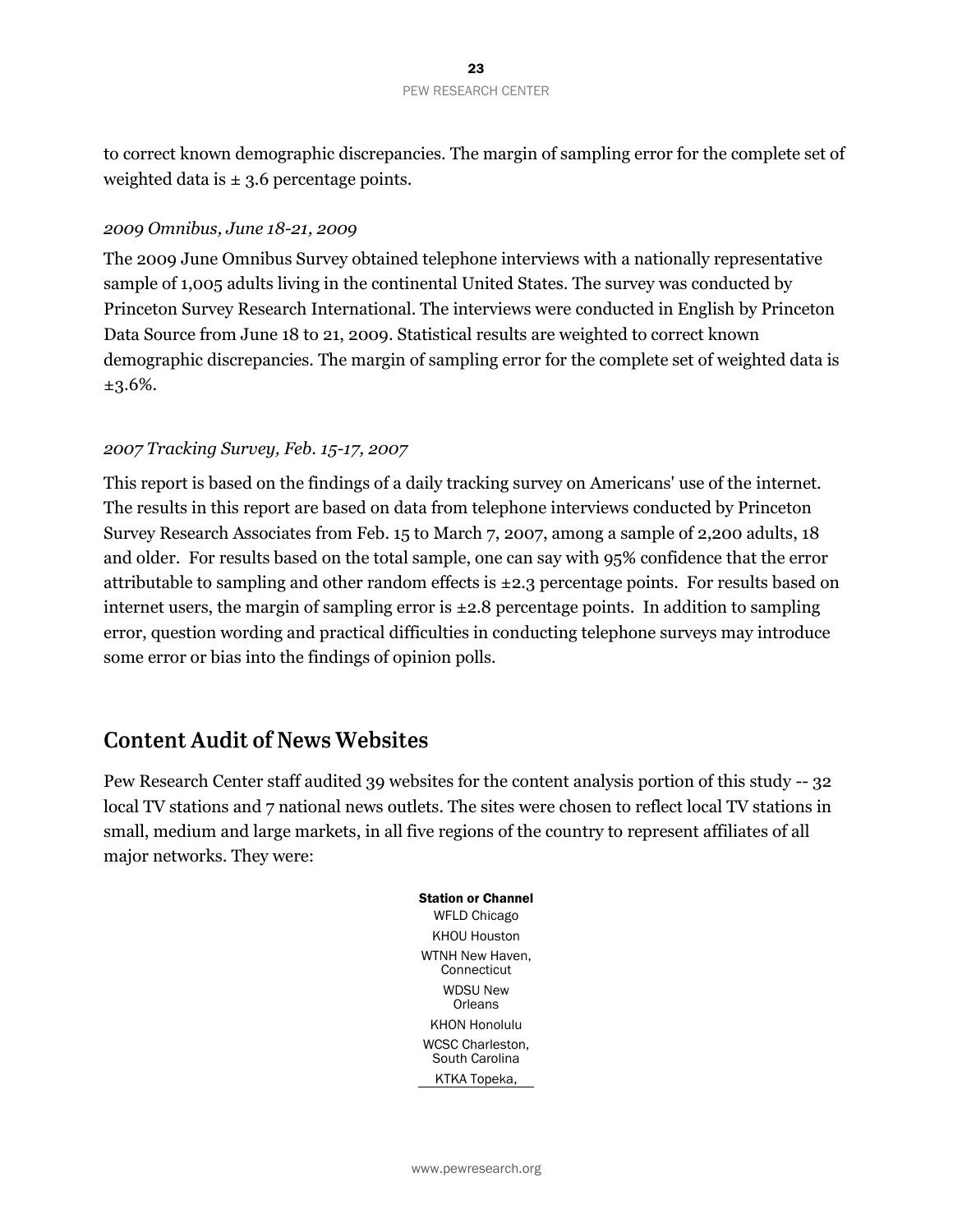#### PEW RESEARCH CENTER

Kansas KTUU Anchorage, Alaska KXVA Abilene, Texas KCLO Rapid City, Iowa KCBS Los Angeles WSB Atlanta WTVJ Miami KVVU Las Vegas Nevada WFRV Green Bay, Wisconsin WBND South Bend, Indiana KGET Bakersfield, **California** KDFX Palm Springs, California WABI Bangor, Maine KTVZ Bend, Oregon WENY Elmira, New York WABC New York WCAU Philadelphia KMSP Minneapolis WBNS Columbus, Ohio WEAR Mobile, Alabama WAND Champagne, Illinois KNIN Boise, Idaho KCNC Denver WOAY Beckley, West Virginia KURL Billings, **Montana** KNYF Watertown, New York **CNN** Fox News MSNBC Al Jazeera NBC ABC CBS

#### 24